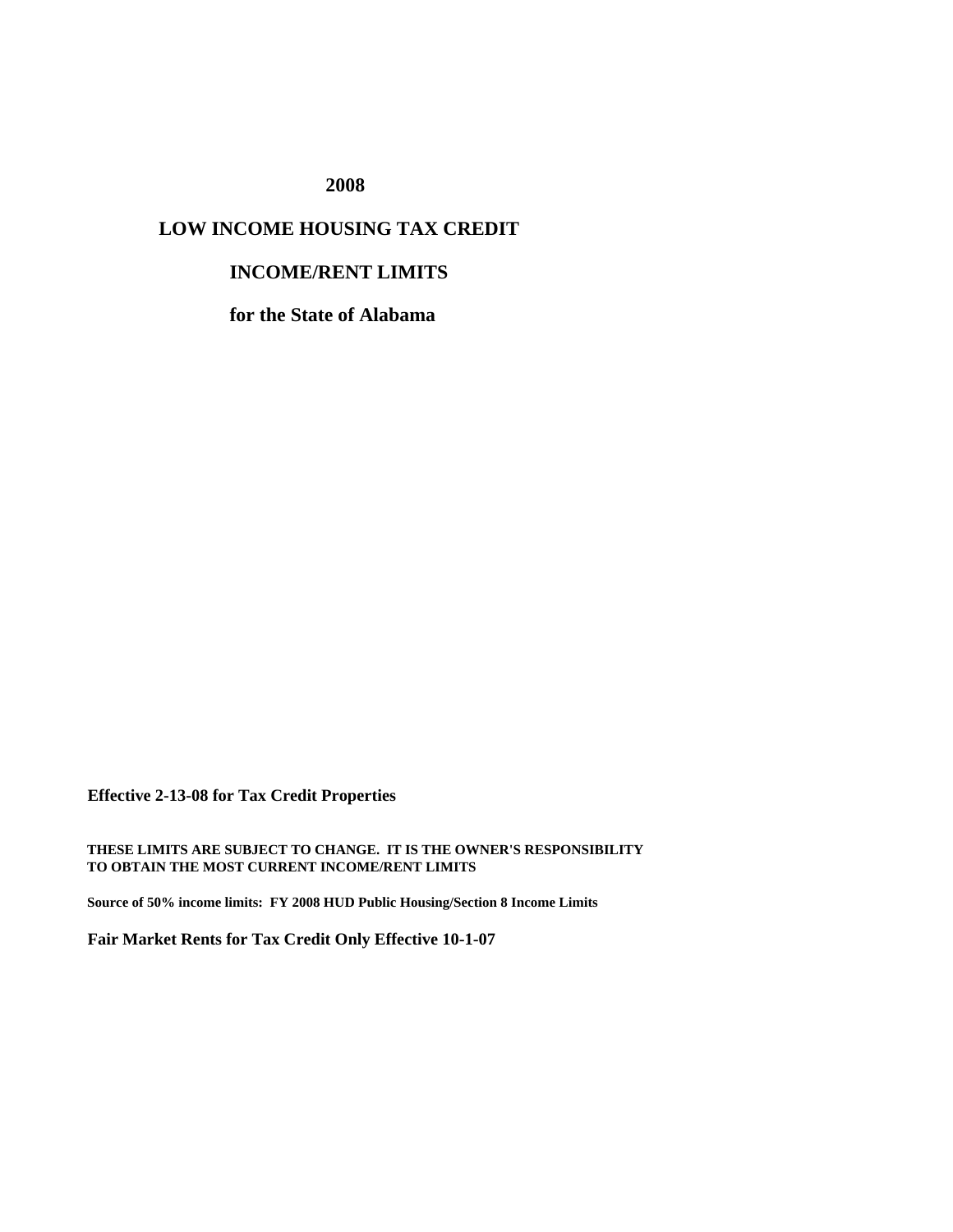## **2008 INCOME LIMITS**

|                | <b>AVERAGE</b> | <b>METRO</b> | <b>NONMETRO</b> |
|----------------|----------------|--------------|-----------------|
| <b>ALARAMA</b> | \$51.700       | \$55,000     | \$45,400        |

| <b>INCOME</b><br>$\boldsymbol{2}$<br><b>Median</b><br>1<br>3<br>4<br>5<br>7<br>8<br>6<br><b>LEVEL</b><br><b>Family Income</b><br><b>PERSON</b><br><b>PERSONS</b><br><b>PERSONS PERSONS</b><br><b>PERSONS PERSONS</b><br><b>PERSONS PERSONS</b><br>\$<br>56,400<br>50%<br>19,750<br>22,550<br>25,400<br>28,200<br>30,450<br>32,700<br>34,950<br>37,200<br>23,700<br>36,540<br>60%<br>30,480<br>33,840<br>39,240<br>41,940<br>44,640<br>27,060<br>\$<br>54,900<br>38,350<br>50%<br>20,350<br>26,150<br>29,050<br>31,350<br>33,700<br>36,000<br>23,250<br>60%<br>24,420<br>27,900<br>31,380<br>34,860<br>37,620<br>40,440<br>43,200<br>46,020<br>\$<br>38,800<br>50%<br>15,900<br>18,150<br>20,450<br>22,700<br>24,500<br>26,350<br>28,150<br>29,950<br>60%<br>19,080<br>21,780<br>24,540<br>27,240<br>29,400<br>31,620<br>33,780<br>35,940<br><b>Bibb</b><br>\$<br>59,100<br>50%<br>20,700<br>26,600<br>29,550<br>34,300<br>39,000<br>23,650<br>31,900<br>36,650<br>24,840<br>60%<br>28,380<br>31,920<br>35,460<br>38,280<br>41,160<br>43,980<br>46,800<br>\$<br><b>Blount</b><br>59,100<br>50%<br>20,700<br>23,650<br>26,600<br>29,550<br>31,900<br>34,300<br>39,000<br>36,650<br>60%<br>24,840<br>28,380<br>31,920<br>35,460<br>38,280<br>41,160<br>43,980<br>46,800<br><b>Bullock</b><br>\$<br>29,800<br>50%<br>15,900<br>18,150<br>20,450<br>22,700<br>24,500<br>26,350<br>28,150<br>29,950<br>60%<br>19,080<br>21,780<br>24,540<br>27,240<br>29,400<br>31,620<br>33,780<br>35,940<br><b>Butler</b><br>\$<br>38,400<br>50%<br>15,900<br>18,150<br>20,450<br>22,700<br>24,500<br>26,350<br>28,150<br>29,950<br>19,080<br>60%<br>21,780<br>24,540<br>27,240<br>29,400<br>31,620<br>33,780<br>35,940<br>\$<br><b>Calhoun</b><br>48,800<br>50%<br>17,350<br>22,300<br>26,750<br>28,700<br>19,800<br>24,750<br>30,700<br>32,650<br>60%<br>20,820<br>23,760<br>26,760<br>29,700<br>32,100<br>34,440<br>36,840<br>39,180<br>\$<br>50%<br><b>Chambers</b><br>44,800<br>15,900<br>18,150<br>22,700<br>24,500<br>26,350<br>29,950<br>20,450<br>28,150<br>60%<br>19,080<br>21,780<br>24,540<br>27,240<br>29,400<br>31,620<br>33,780<br>35,940<br>\$<br>45,600<br><b>Cherokee</b><br>50%<br>15,950<br>18,250<br>20,500<br>22,800<br>24,600<br>26,450<br>28,250<br>30,100<br>19,140<br>21,900<br>24,600<br>27,360<br>31,740<br>33,900<br>36,120<br>60%<br>29,520<br><b>Chilton</b><br>\$<br>49,200<br>50%<br>17,200<br>19,700<br>22,150<br>24,600<br>26,550<br>28,550<br>30,500<br>32,450<br>60%<br>20,640<br>23,640<br>26,580<br>29,520<br>31,860<br>34,260<br>36,600<br>38,940<br>\$<br>39,300<br>Choctaw<br>50%<br>15,900<br>18,150<br>20,450<br>26,350<br>29,950<br>22,700<br>24,500<br>28,150<br>60%<br>19,080<br>21,780<br>24,540<br>29,400<br>31,620<br>35,940<br>27,240<br>33,780<br>\$<br><b>Clarke</b><br>42,700<br>50%<br>15,900<br>18,150<br>20,450<br>22,700<br>24,500<br>26,350<br>28,150<br>29,950 |                | <b>Annual</b> |     | <b>HOUSEHOLD SIZE</b> |        |        |        |        |        |        |        |
|--------------------------------------------------------------------------------------------------------------------------------------------------------------------------------------------------------------------------------------------------------------------------------------------------------------------------------------------------------------------------------------------------------------------------------------------------------------------------------------------------------------------------------------------------------------------------------------------------------------------------------------------------------------------------------------------------------------------------------------------------------------------------------------------------------------------------------------------------------------------------------------------------------------------------------------------------------------------------------------------------------------------------------------------------------------------------------------------------------------------------------------------------------------------------------------------------------------------------------------------------------------------------------------------------------------------------------------------------------------------------------------------------------------------------------------------------------------------------------------------------------------------------------------------------------------------------------------------------------------------------------------------------------------------------------------------------------------------------------------------------------------------------------------------------------------------------------------------------------------------------------------------------------------------------------------------------------------------------------------------------------------------------------------------------------------------------------------------------------------------------------------------------------------------------------------------------------------------------------------------------------------------------------------------------------------------------------------------------------------------------------------------------------------------------------------------------------------------------------------------------------------------------------------------------------------------------------------------------------------------------------------------------------------------------------------------------------------------------------------------------------------------------------------------------------------------------------------------------------------------------------------------------------|----------------|---------------|-----|-----------------------|--------|--------|--------|--------|--------|--------|--------|
|                                                                                                                                                                                                                                                                                                                                                                                                                                                                                                                                                                                                                                                                                                                                                                                                                                                                                                                                                                                                                                                                                                                                                                                                                                                                                                                                                                                                                                                                                                                                                                                                                                                                                                                                                                                                                                                                                                                                                                                                                                                                                                                                                                                                                                                                                                                                                                                                                                                                                                                                                                                                                                                                                                                                                                                                                                                                                                        |                |               |     |                       |        |        |        |        |        |        |        |
|                                                                                                                                                                                                                                                                                                                                                                                                                                                                                                                                                                                                                                                                                                                                                                                                                                                                                                                                                                                                                                                                                                                                                                                                                                                                                                                                                                                                                                                                                                                                                                                                                                                                                                                                                                                                                                                                                                                                                                                                                                                                                                                                                                                                                                                                                                                                                                                                                                                                                                                                                                                                                                                                                                                                                                                                                                                                                                        | <b>COUNTY</b>  |               |     |                       |        |        |        |        |        |        |        |
|                                                                                                                                                                                                                                                                                                                                                                                                                                                                                                                                                                                                                                                                                                                                                                                                                                                                                                                                                                                                                                                                                                                                                                                                                                                                                                                                                                                                                                                                                                                                                                                                                                                                                                                                                                                                                                                                                                                                                                                                                                                                                                                                                                                                                                                                                                                                                                                                                                                                                                                                                                                                                                                                                                                                                                                                                                                                                                        |                |               |     |                       |        |        |        |        |        |        |        |
|                                                                                                                                                                                                                                                                                                                                                                                                                                                                                                                                                                                                                                                                                                                                                                                                                                                                                                                                                                                                                                                                                                                                                                                                                                                                                                                                                                                                                                                                                                                                                                                                                                                                                                                                                                                                                                                                                                                                                                                                                                                                                                                                                                                                                                                                                                                                                                                                                                                                                                                                                                                                                                                                                                                                                                                                                                                                                                        | <b>Autauga</b> |               |     |                       |        |        |        |        |        |        |        |
|                                                                                                                                                                                                                                                                                                                                                                                                                                                                                                                                                                                                                                                                                                                                                                                                                                                                                                                                                                                                                                                                                                                                                                                                                                                                                                                                                                                                                                                                                                                                                                                                                                                                                                                                                                                                                                                                                                                                                                                                                                                                                                                                                                                                                                                                                                                                                                                                                                                                                                                                                                                                                                                                                                                                                                                                                                                                                                        |                |               |     |                       |        |        |        |        |        |        |        |
|                                                                                                                                                                                                                                                                                                                                                                                                                                                                                                                                                                                                                                                                                                                                                                                                                                                                                                                                                                                                                                                                                                                                                                                                                                                                                                                                                                                                                                                                                                                                                                                                                                                                                                                                                                                                                                                                                                                                                                                                                                                                                                                                                                                                                                                                                                                                                                                                                                                                                                                                                                                                                                                                                                                                                                                                                                                                                                        |                |               |     |                       |        |        |        |        |        |        |        |
|                                                                                                                                                                                                                                                                                                                                                                                                                                                                                                                                                                                                                                                                                                                                                                                                                                                                                                                                                                                                                                                                                                                                                                                                                                                                                                                                                                                                                                                                                                                                                                                                                                                                                                                                                                                                                                                                                                                                                                                                                                                                                                                                                                                                                                                                                                                                                                                                                                                                                                                                                                                                                                                                                                                                                                                                                                                                                                        | <b>Baldwin</b> |               |     |                       |        |        |        |        |        |        |        |
|                                                                                                                                                                                                                                                                                                                                                                                                                                                                                                                                                                                                                                                                                                                                                                                                                                                                                                                                                                                                                                                                                                                                                                                                                                                                                                                                                                                                                                                                                                                                                                                                                                                                                                                                                                                                                                                                                                                                                                                                                                                                                                                                                                                                                                                                                                                                                                                                                                                                                                                                                                                                                                                                                                                                                                                                                                                                                                        |                |               |     |                       |        |        |        |        |        |        |        |
|                                                                                                                                                                                                                                                                                                                                                                                                                                                                                                                                                                                                                                                                                                                                                                                                                                                                                                                                                                                                                                                                                                                                                                                                                                                                                                                                                                                                                                                                                                                                                                                                                                                                                                                                                                                                                                                                                                                                                                                                                                                                                                                                                                                                                                                                                                                                                                                                                                                                                                                                                                                                                                                                                                                                                                                                                                                                                                        |                |               |     |                       |        |        |        |        |        |        |        |
|                                                                                                                                                                                                                                                                                                                                                                                                                                                                                                                                                                                                                                                                                                                                                                                                                                                                                                                                                                                                                                                                                                                                                                                                                                                                                                                                                                                                                                                                                                                                                                                                                                                                                                                                                                                                                                                                                                                                                                                                                                                                                                                                                                                                                                                                                                                                                                                                                                                                                                                                                                                                                                                                                                                                                                                                                                                                                                        | <b>Barbour</b> |               |     |                       |        |        |        |        |        |        |        |
|                                                                                                                                                                                                                                                                                                                                                                                                                                                                                                                                                                                                                                                                                                                                                                                                                                                                                                                                                                                                                                                                                                                                                                                                                                                                                                                                                                                                                                                                                                                                                                                                                                                                                                                                                                                                                                                                                                                                                                                                                                                                                                                                                                                                                                                                                                                                                                                                                                                                                                                                                                                                                                                                                                                                                                                                                                                                                                        |                |               |     |                       |        |        |        |        |        |        |        |
|                                                                                                                                                                                                                                                                                                                                                                                                                                                                                                                                                                                                                                                                                                                                                                                                                                                                                                                                                                                                                                                                                                                                                                                                                                                                                                                                                                                                                                                                                                                                                                                                                                                                                                                                                                                                                                                                                                                                                                                                                                                                                                                                                                                                                                                                                                                                                                                                                                                                                                                                                                                                                                                                                                                                                                                                                                                                                                        |                |               |     |                       |        |        |        |        |        |        |        |
|                                                                                                                                                                                                                                                                                                                                                                                                                                                                                                                                                                                                                                                                                                                                                                                                                                                                                                                                                                                                                                                                                                                                                                                                                                                                                                                                                                                                                                                                                                                                                                                                                                                                                                                                                                                                                                                                                                                                                                                                                                                                                                                                                                                                                                                                                                                                                                                                                                                                                                                                                                                                                                                                                                                                                                                                                                                                                                        |                |               |     |                       |        |        |        |        |        |        |        |
|                                                                                                                                                                                                                                                                                                                                                                                                                                                                                                                                                                                                                                                                                                                                                                                                                                                                                                                                                                                                                                                                                                                                                                                                                                                                                                                                                                                                                                                                                                                                                                                                                                                                                                                                                                                                                                                                                                                                                                                                                                                                                                                                                                                                                                                                                                                                                                                                                                                                                                                                                                                                                                                                                                                                                                                                                                                                                                        |                |               |     |                       |        |        |        |        |        |        |        |
|                                                                                                                                                                                                                                                                                                                                                                                                                                                                                                                                                                                                                                                                                                                                                                                                                                                                                                                                                                                                                                                                                                                                                                                                                                                                                                                                                                                                                                                                                                                                                                                                                                                                                                                                                                                                                                                                                                                                                                                                                                                                                                                                                                                                                                                                                                                                                                                                                                                                                                                                                                                                                                                                                                                                                                                                                                                                                                        |                |               |     |                       |        |        |        |        |        |        |        |
|                                                                                                                                                                                                                                                                                                                                                                                                                                                                                                                                                                                                                                                                                                                                                                                                                                                                                                                                                                                                                                                                                                                                                                                                                                                                                                                                                                                                                                                                                                                                                                                                                                                                                                                                                                                                                                                                                                                                                                                                                                                                                                                                                                                                                                                                                                                                                                                                                                                                                                                                                                                                                                                                                                                                                                                                                                                                                                        |                |               |     |                       |        |        |        |        |        |        |        |
|                                                                                                                                                                                                                                                                                                                                                                                                                                                                                                                                                                                                                                                                                                                                                                                                                                                                                                                                                                                                                                                                                                                                                                                                                                                                                                                                                                                                                                                                                                                                                                                                                                                                                                                                                                                                                                                                                                                                                                                                                                                                                                                                                                                                                                                                                                                                                                                                                                                                                                                                                                                                                                                                                                                                                                                                                                                                                                        |                |               |     |                       |        |        |        |        |        |        |        |
|                                                                                                                                                                                                                                                                                                                                                                                                                                                                                                                                                                                                                                                                                                                                                                                                                                                                                                                                                                                                                                                                                                                                                                                                                                                                                                                                                                                                                                                                                                                                                                                                                                                                                                                                                                                                                                                                                                                                                                                                                                                                                                                                                                                                                                                                                                                                                                                                                                                                                                                                                                                                                                                                                                                                                                                                                                                                                                        |                |               |     |                       |        |        |        |        |        |        |        |
|                                                                                                                                                                                                                                                                                                                                                                                                                                                                                                                                                                                                                                                                                                                                                                                                                                                                                                                                                                                                                                                                                                                                                                                                                                                                                                                                                                                                                                                                                                                                                                                                                                                                                                                                                                                                                                                                                                                                                                                                                                                                                                                                                                                                                                                                                                                                                                                                                                                                                                                                                                                                                                                                                                                                                                                                                                                                                                        |                |               |     |                       |        |        |        |        |        |        |        |
|                                                                                                                                                                                                                                                                                                                                                                                                                                                                                                                                                                                                                                                                                                                                                                                                                                                                                                                                                                                                                                                                                                                                                                                                                                                                                                                                                                                                                                                                                                                                                                                                                                                                                                                                                                                                                                                                                                                                                                                                                                                                                                                                                                                                                                                                                                                                                                                                                                                                                                                                                                                                                                                                                                                                                                                                                                                                                                        |                |               |     |                       |        |        |        |        |        |        |        |
|                                                                                                                                                                                                                                                                                                                                                                                                                                                                                                                                                                                                                                                                                                                                                                                                                                                                                                                                                                                                                                                                                                                                                                                                                                                                                                                                                                                                                                                                                                                                                                                                                                                                                                                                                                                                                                                                                                                                                                                                                                                                                                                                                                                                                                                                                                                                                                                                                                                                                                                                                                                                                                                                                                                                                                                                                                                                                                        |                |               |     |                       |        |        |        |        |        |        |        |
|                                                                                                                                                                                                                                                                                                                                                                                                                                                                                                                                                                                                                                                                                                                                                                                                                                                                                                                                                                                                                                                                                                                                                                                                                                                                                                                                                                                                                                                                                                                                                                                                                                                                                                                                                                                                                                                                                                                                                                                                                                                                                                                                                                                                                                                                                                                                                                                                                                                                                                                                                                                                                                                                                                                                                                                                                                                                                                        |                |               |     |                       |        |        |        |        |        |        |        |
|                                                                                                                                                                                                                                                                                                                                                                                                                                                                                                                                                                                                                                                                                                                                                                                                                                                                                                                                                                                                                                                                                                                                                                                                                                                                                                                                                                                                                                                                                                                                                                                                                                                                                                                                                                                                                                                                                                                                                                                                                                                                                                                                                                                                                                                                                                                                                                                                                                                                                                                                                                                                                                                                                                                                                                                                                                                                                                        |                |               |     |                       |        |        |        |        |        |        |        |
|                                                                                                                                                                                                                                                                                                                                                                                                                                                                                                                                                                                                                                                                                                                                                                                                                                                                                                                                                                                                                                                                                                                                                                                                                                                                                                                                                                                                                                                                                                                                                                                                                                                                                                                                                                                                                                                                                                                                                                                                                                                                                                                                                                                                                                                                                                                                                                                                                                                                                                                                                                                                                                                                                                                                                                                                                                                                                                        |                |               |     |                       |        |        |        |        |        |        |        |
|                                                                                                                                                                                                                                                                                                                                                                                                                                                                                                                                                                                                                                                                                                                                                                                                                                                                                                                                                                                                                                                                                                                                                                                                                                                                                                                                                                                                                                                                                                                                                                                                                                                                                                                                                                                                                                                                                                                                                                                                                                                                                                                                                                                                                                                                                                                                                                                                                                                                                                                                                                                                                                                                                                                                                                                                                                                                                                        |                |               |     |                       |        |        |        |        |        |        |        |
|                                                                                                                                                                                                                                                                                                                                                                                                                                                                                                                                                                                                                                                                                                                                                                                                                                                                                                                                                                                                                                                                                                                                                                                                                                                                                                                                                                                                                                                                                                                                                                                                                                                                                                                                                                                                                                                                                                                                                                                                                                                                                                                                                                                                                                                                                                                                                                                                                                                                                                                                                                                                                                                                                                                                                                                                                                                                                                        |                |               |     |                       |        |        |        |        |        |        |        |
|                                                                                                                                                                                                                                                                                                                                                                                                                                                                                                                                                                                                                                                                                                                                                                                                                                                                                                                                                                                                                                                                                                                                                                                                                                                                                                                                                                                                                                                                                                                                                                                                                                                                                                                                                                                                                                                                                                                                                                                                                                                                                                                                                                                                                                                                                                                                                                                                                                                                                                                                                                                                                                                                                                                                                                                                                                                                                                        |                |               |     |                       |        |        |        |        |        |        |        |
|                                                                                                                                                                                                                                                                                                                                                                                                                                                                                                                                                                                                                                                                                                                                                                                                                                                                                                                                                                                                                                                                                                                                                                                                                                                                                                                                                                                                                                                                                                                                                                                                                                                                                                                                                                                                                                                                                                                                                                                                                                                                                                                                                                                                                                                                                                                                                                                                                                                                                                                                                                                                                                                                                                                                                                                                                                                                                                        |                |               |     |                       |        |        |        |        |        |        |        |
|                                                                                                                                                                                                                                                                                                                                                                                                                                                                                                                                                                                                                                                                                                                                                                                                                                                                                                                                                                                                                                                                                                                                                                                                                                                                                                                                                                                                                                                                                                                                                                                                                                                                                                                                                                                                                                                                                                                                                                                                                                                                                                                                                                                                                                                                                                                                                                                                                                                                                                                                                                                                                                                                                                                                                                                                                                                                                                        |                |               |     |                       |        |        |        |        |        |        |        |
|                                                                                                                                                                                                                                                                                                                                                                                                                                                                                                                                                                                                                                                                                                                                                                                                                                                                                                                                                                                                                                                                                                                                                                                                                                                                                                                                                                                                                                                                                                                                                                                                                                                                                                                                                                                                                                                                                                                                                                                                                                                                                                                                                                                                                                                                                                                                                                                                                                                                                                                                                                                                                                                                                                                                                                                                                                                                                                        |                |               |     |                       |        |        |        |        |        |        |        |
|                                                                                                                                                                                                                                                                                                                                                                                                                                                                                                                                                                                                                                                                                                                                                                                                                                                                                                                                                                                                                                                                                                                                                                                                                                                                                                                                                                                                                                                                                                                                                                                                                                                                                                                                                                                                                                                                                                                                                                                                                                                                                                                                                                                                                                                                                                                                                                                                                                                                                                                                                                                                                                                                                                                                                                                                                                                                                                        |                |               |     |                       |        |        |        |        |        |        |        |
|                                                                                                                                                                                                                                                                                                                                                                                                                                                                                                                                                                                                                                                                                                                                                                                                                                                                                                                                                                                                                                                                                                                                                                                                                                                                                                                                                                                                                                                                                                                                                                                                                                                                                                                                                                                                                                                                                                                                                                                                                                                                                                                                                                                                                                                                                                                                                                                                                                                                                                                                                                                                                                                                                                                                                                                                                                                                                                        |                |               |     |                       |        |        |        |        |        |        |        |
|                                                                                                                                                                                                                                                                                                                                                                                                                                                                                                                                                                                                                                                                                                                                                                                                                                                                                                                                                                                                                                                                                                                                                                                                                                                                                                                                                                                                                                                                                                                                                                                                                                                                                                                                                                                                                                                                                                                                                                                                                                                                                                                                                                                                                                                                                                                                                                                                                                                                                                                                                                                                                                                                                                                                                                                                                                                                                                        |                |               |     |                       |        |        |        |        |        |        |        |
|                                                                                                                                                                                                                                                                                                                                                                                                                                                                                                                                                                                                                                                                                                                                                                                                                                                                                                                                                                                                                                                                                                                                                                                                                                                                                                                                                                                                                                                                                                                                                                                                                                                                                                                                                                                                                                                                                                                                                                                                                                                                                                                                                                                                                                                                                                                                                                                                                                                                                                                                                                                                                                                                                                                                                                                                                                                                                                        |                |               |     |                       |        |        |        |        |        |        |        |
|                                                                                                                                                                                                                                                                                                                                                                                                                                                                                                                                                                                                                                                                                                                                                                                                                                                                                                                                                                                                                                                                                                                                                                                                                                                                                                                                                                                                                                                                                                                                                                                                                                                                                                                                                                                                                                                                                                                                                                                                                                                                                                                                                                                                                                                                                                                                                                                                                                                                                                                                                                                                                                                                                                                                                                                                                                                                                                        |                |               |     |                       |        |        |        |        |        |        |        |
|                                                                                                                                                                                                                                                                                                                                                                                                                                                                                                                                                                                                                                                                                                                                                                                                                                                                                                                                                                                                                                                                                                                                                                                                                                                                                                                                                                                                                                                                                                                                                                                                                                                                                                                                                                                                                                                                                                                                                                                                                                                                                                                                                                                                                                                                                                                                                                                                                                                                                                                                                                                                                                                                                                                                                                                                                                                                                                        |                |               |     |                       |        |        |        |        |        |        |        |
|                                                                                                                                                                                                                                                                                                                                                                                                                                                                                                                                                                                                                                                                                                                                                                                                                                                                                                                                                                                                                                                                                                                                                                                                                                                                                                                                                                                                                                                                                                                                                                                                                                                                                                                                                                                                                                                                                                                                                                                                                                                                                                                                                                                                                                                                                                                                                                                                                                                                                                                                                                                                                                                                                                                                                                                                                                                                                                        |                |               |     |                       |        |        |        |        |        |        |        |
|                                                                                                                                                                                                                                                                                                                                                                                                                                                                                                                                                                                                                                                                                                                                                                                                                                                                                                                                                                                                                                                                                                                                                                                                                                                                                                                                                                                                                                                                                                                                                                                                                                                                                                                                                                                                                                                                                                                                                                                                                                                                                                                                                                                                                                                                                                                                                                                                                                                                                                                                                                                                                                                                                                                                                                                                                                                                                                        |                |               |     |                       |        |        |        |        |        |        |        |
|                                                                                                                                                                                                                                                                                                                                                                                                                                                                                                                                                                                                                                                                                                                                                                                                                                                                                                                                                                                                                                                                                                                                                                                                                                                                                                                                                                                                                                                                                                                                                                                                                                                                                                                                                                                                                                                                                                                                                                                                                                                                                                                                                                                                                                                                                                                                                                                                                                                                                                                                                                                                                                                                                                                                                                                                                                                                                                        |                |               |     |                       |        |        |        |        |        |        |        |
|                                                                                                                                                                                                                                                                                                                                                                                                                                                                                                                                                                                                                                                                                                                                                                                                                                                                                                                                                                                                                                                                                                                                                                                                                                                                                                                                                                                                                                                                                                                                                                                                                                                                                                                                                                                                                                                                                                                                                                                                                                                                                                                                                                                                                                                                                                                                                                                                                                                                                                                                                                                                                                                                                                                                                                                                                                                                                                        |                |               | 60% | 19,080                | 21,780 | 24,540 | 27,240 | 29,400 | 31,620 | 33,780 | 35,940 |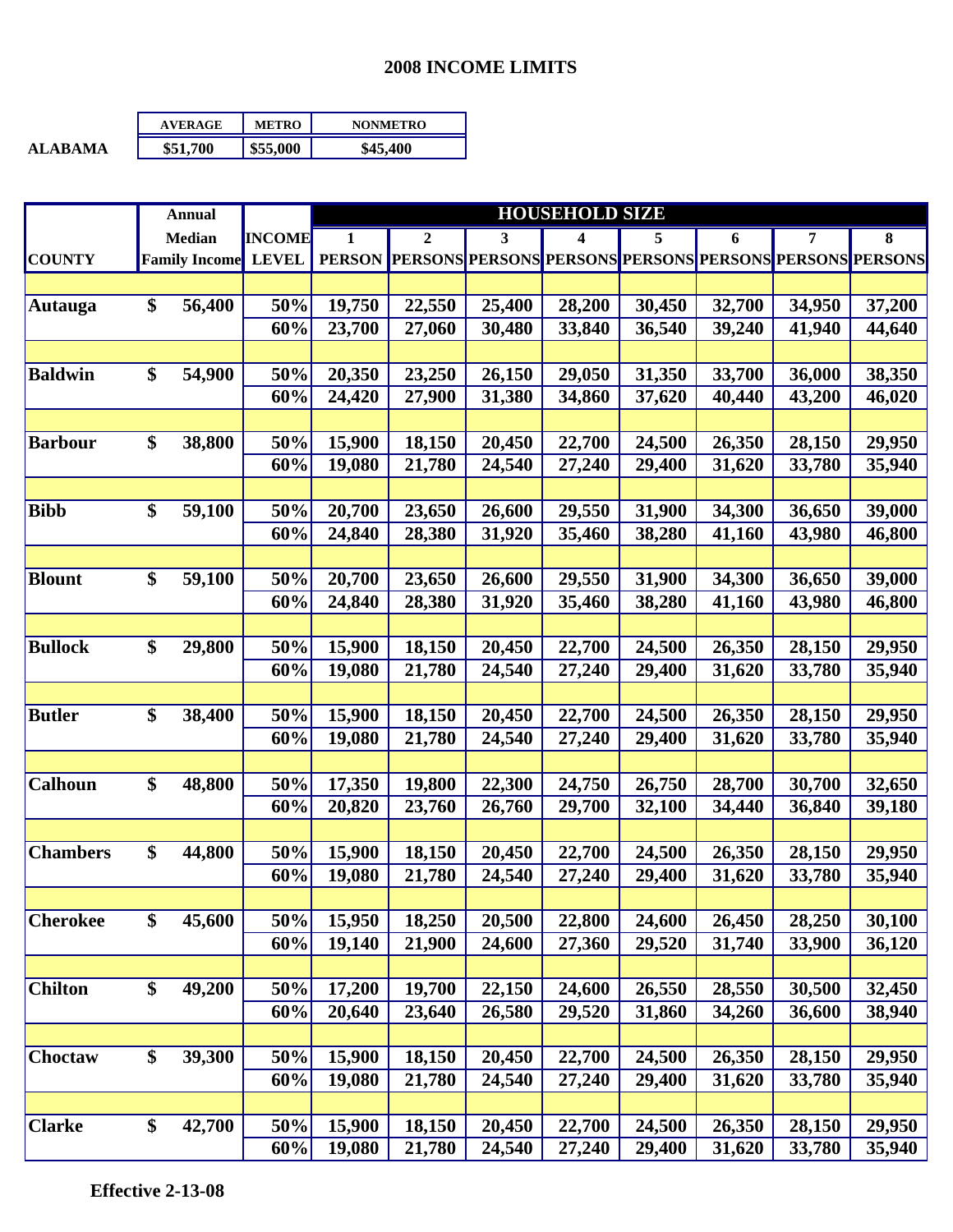|                 | <b>Annual</b>        |        |               | <b>HOUSEHOLD SIZE</b> |                                                                |        |        |        |        |        |        |  |
|-----------------|----------------------|--------|---------------|-----------------------|----------------------------------------------------------------|--------|--------|--------|--------|--------|--------|--|
|                 | <b>Median</b>        |        | <b>INCOME</b> | 1                     | $\boldsymbol{2}$                                               | 3      | 4      | 5      | 6      | 7      | 8      |  |
| <b>COUNTY</b>   | <b>Family Income</b> |        | <b>LEVEL</b>  |                       | PERSON PERSONS PERSONS PERSONS PERSONS PERSONS PERSONS PERSONS |        |        |        |        |        |        |  |
|                 |                      |        |               |                       |                                                                |        |        |        |        |        |        |  |
| <b>Clay</b>     | \$                   | 42,500 | 50%           | 15,900                | 18,150                                                         | 20,450 | 22,700 | 24,500 | 26,350 | 28,150 | 29,950 |  |
|                 |                      |        | 60%           | 19,080                | 21,780                                                         | 24,540 | 27,240 | 29,400 | 31,620 | 33,780 | 35,940 |  |
|                 |                      |        |               |                       |                                                                |        |        |        |        |        |        |  |
| <b>Cleburne</b> | \$                   | 44,200 | 50%           | 16,800                | 19,200                                                         | 21,600 | 24,000 | 25,900 | 27,850 | 29,750 | 31,700 |  |
|                 |                      |        | 60%           | 20,160                | 23,040                                                         | 25,920 | 28,800 | 31,080 | 33,420 | 35,700 | 38,040 |  |
|                 |                      |        |               |                       |                                                                |        |        |        |        |        |        |  |
| <b>Coffee</b>   | \$                   | 49,100 | 50%           | 17,200                | 19,650                                                         | 22,100 | 24,550 | 26,500 | 28,500 | 30,450 | 32,400 |  |
|                 |                      |        | 60%           | 20,640                | 23,580                                                         | 26,520 | 29,460 | 31,800 | 34,200 | 36,540 | 38,880 |  |
|                 |                      |        |               |                       |                                                                |        |        |        |        |        |        |  |
| <b>Colbert</b>  | \$                   | 52,300 | 50%           | 18,300                | 20,900                                                         | 23,550 | 26,150 | 28,250 | 30,350 | 32,450 | 34,500 |  |
|                 |                      |        | 60%           | 21,960                | 25,080                                                         | 28,260 | 31,380 | 33,900 | 36,420 | 38,940 | 41,400 |  |
|                 |                      |        |               |                       |                                                                |        |        |        |        |        |        |  |
| <b>Conecuh</b>  | \$                   | 38,500 | 50%           | 15,900                | 18,150                                                         | 20,450 | 22,700 | 24,500 | 26,350 | 28,150 | 29,950 |  |
|                 |                      |        | 60%           | 19,080                | 21,780                                                         | 24,540 | 27,240 | 29,400 | 31,620 | 33,780 | 35,940 |  |
|                 |                      |        |               |                       |                                                                |        |        |        |        |        |        |  |
| Coosa           | \$                   | 44,700 | 50%           | 15,900                | 18,150                                                         | 20,450 | 22,700 | 24,500 | 26,350 | 28,150 | 29,950 |  |
|                 |                      |        | 60%           | 19,080                | 21,780                                                         | 24,540 | 27,240 | 29,400 | 31,620 | 33,780 | 35,940 |  |
|                 |                      |        |               |                       |                                                                |        |        |        |        |        |        |  |
| Covington       | \$                   | 40,800 | 50%           | 15,900                | 18,150                                                         | 20,450 | 22,700 | 24,500 | 26,350 | 28,150 | 29,950 |  |
|                 |                      |        | 60%           | 19,080                | 21,780                                                         | 24,540 | 27,240 | 29,400 | 31,620 | 33,780 | 35,940 |  |
|                 |                      |        |               |                       |                                                                |        |        |        |        |        |        |  |
| <b>Crenshaw</b> | \$                   | 39,000 | 50%           | 15,900                | 18,150                                                         | 20,450 | 22,700 | 24,500 | 26,350 | 28,150 | 29,950 |  |
|                 |                      |        | 60%           | 19,080                | 21,780                                                         | 24,540 | 27,240 | 29,400 | 31,620 | 33,780 | 35,940 |  |
|                 |                      |        |               |                       |                                                                |        |        |        |        |        |        |  |
| <b>Cullman</b>  | \$                   | 47,800 | 50%           | 16,950                | 19,350                                                         | 21,800 | 24,200 | 26,150 | 28,050 | 30,000 | 31,950 |  |
|                 |                      |        | 60%           | 20,340                | 23,220                                                         | 26,160 | 29,040 | 31,380 | 33,660 | 36,000 | 38,340 |  |
|                 |                      |        |               |                       |                                                                |        |        |        |        |        |        |  |
| <b>Dale</b>     | \$                   | 47,300 | 50%           | 16,800                | 19,200                                                         | 21,600 | 24,000 | 25,900 | 27,800 | 29,750 | 31,650 |  |
|                 |                      |        | 60%           | 20,160                | 23,040                                                         | 25,920 | 28,800 | 31,080 | 33,360 | 35,700 | 37,980 |  |
|                 |                      |        |               |                       |                                                                |        |        |        |        |        |        |  |
| <b>Dallas</b>   | \$                   | 37,400 | 50%           | 15,900                | 18,150                                                         | 20,450 | 22,700 | 24,500 | 26,350 | 28,150 | 29,950 |  |
|                 |                      |        | 60%           | 19,080                | 21,780                                                         | 24,540 | 27,240 | 29,400 | 31,620 | 33,780 | 35,940 |  |
|                 |                      |        |               |                       |                                                                |        |        |        |        |        |        |  |
| <b>DeKalb</b>   | \$                   | 40,300 | 50%           | 15,900                | 18,150                                                         | 20,450 | 22,700 | 24,500 | 26,350 | 28,150 | 29,950 |  |
|                 |                      |        | 60%           | 19,080                | 21,780                                                         | 24,540 | 27,240 | 29,400 | 31,620 | 33,780 | 35,940 |  |
|                 |                      |        |               |                       |                                                                |        |        |        |        |        |        |  |
| Elmore          | \$                   | 56,400 | 50%           | 19,750                | 22,550                                                         | 25,400 | 28,200 | 30,450 | 32,700 | 34,950 | 37,200 |  |
|                 |                      |        | 60%           | 23,700                | 27,060                                                         | 30,480 | 33,840 | 36,540 | 39,240 | 41,940 | 44,640 |  |
|                 |                      |        |               |                       |                                                                |        |        |        |        |        |        |  |
| Escambia        | \$                   | 44,500 | 50%           | 15,900                | 18,150                                                         | 20,450 | 22,700 | 24,500 | 26,350 | 28,150 | 29,950 |  |
|                 |                      |        | 60%           | 19,080                | 21,780                                                         | 24,540 | 27,240 | 29,400 | 31,620 | 33,780 | 35,940 |  |
|                 |                      |        |               |                       |                                                                |        |        |        |        |        |        |  |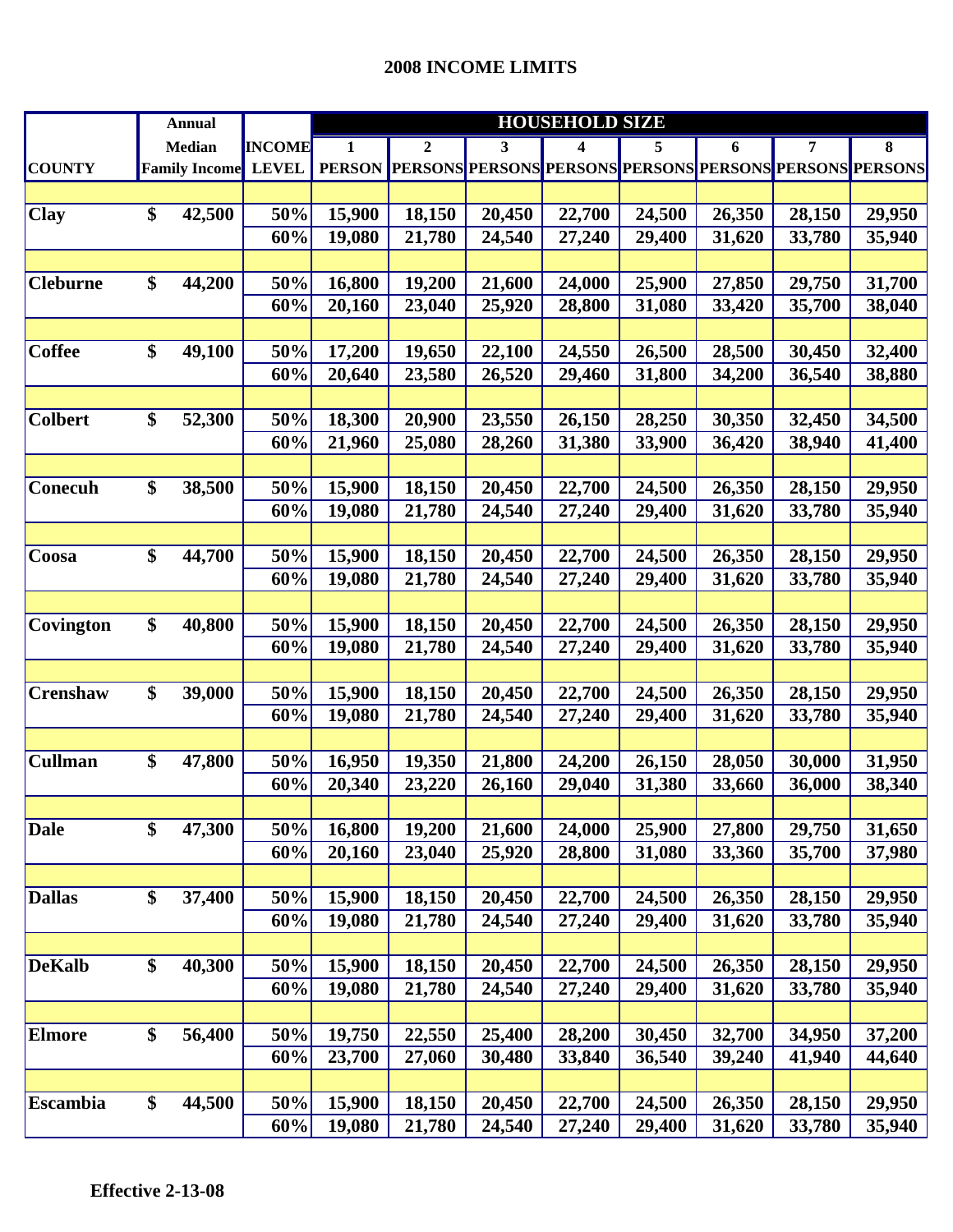|                  |                 | <b>Annual</b>        |               | <b>HOUSEHOLD SIZE</b> |              |        |                                                                |        |                     |        |        |  |
|------------------|-----------------|----------------------|---------------|-----------------------|--------------|--------|----------------------------------------------------------------|--------|---------------------|--------|--------|--|
|                  |                 | <b>Median</b>        | <b>INCOME</b> | 1                     | $\mathbf{2}$ | 3      | 4                                                              | 5      | 6                   | 7      | 8      |  |
| <b>COUNTY</b>    |                 | <b>Family Income</b> | <b>LEVEL</b>  | <b>PERSON</b>         |              |        | <b>PERSONS PERSONS PERSONS PERSONS PERSONS PERSONS PERSONS</b> |        |                     |        |        |  |
|                  |                 |                      |               |                       |              |        |                                                                |        |                     |        |        |  |
| <b>Etowah</b>    | \$              | 44,300               | 50%           | 16,600                | 18,950       | 21,350 | 23,700                                                         | 25,600 | 27,500              | 29,400 | 31,300 |  |
|                  |                 |                      | 60%           | 19,920                | 22,740       | 25,620 | 28,440                                                         | 30,720 | 33,000              | 35,280 | 37,560 |  |
|                  |                 |                      |               |                       |              |        |                                                                |        |                     |        |        |  |
| Fayette          | \$              | 43,900               | 50%           | 15,900                | 18,150       | 20,450 | 22,700                                                         | 24,500 | 26,350              | 28,150 | 29,950 |  |
|                  |                 |                      | 60%           | 19,080                | 21,780       | 24,540 | 27,240                                                         | 29,400 | 31,620              | 33,780 | 35,940 |  |
|                  |                 |                      |               |                       |              |        |                                                                |        |                     |        |        |  |
| Franklin         | \$              | 42,000               | 50%           | 15,900                | 18,150       | 20,450 | 22,700                                                         | 24,500 | 26,350              | 28,150 | 29,950 |  |
|                  |                 |                      | 60%           | 19,080                | 21,780       | 24,540 | 27,240                                                         | 29,400 | 31,620              | 33,780 | 35,940 |  |
|                  |                 |                      |               |                       |              |        |                                                                |        |                     |        |        |  |
| Geneva           | \$              | 48,300               | 50%           | 17,200                | 19,650       | 22,100 | 24,550                                                         | 26,500 | 28,500              | 30,450 | 32,400 |  |
|                  |                 |                      | 60%           | 20,640                | 23,580       | 26,520 | 29,460                                                         | 31,800 | 34,200              | 36,540 | 38,880 |  |
|                  |                 |                      |               |                       |              |        |                                                                |        |                     |        |        |  |
| Greene           | \$              | 54,100               | 50%           | 18,950                | 21,650       | 24,350 | 27,050                                                         | 29,200 | 31,400              | 33,550 | 35,700 |  |
|                  |                 |                      | 60%           | 22,740                | 25,980       | 29,220 | 32,460                                                         | 35,040 | 37,680              | 40,260 | 42,840 |  |
|                  |                 |                      |               |                       |              |        |                                                                |        |                     |        |        |  |
| <b>Hale</b>      | $\overline{\$}$ | 54,100               | 50%           | 18,950                | 21,650       | 24,350 | 27,050                                                         | 29,200 | 31,400              | 33,550 | 35,700 |  |
|                  |                 |                      | 60%           | 22,740                | 25,980       | 29,220 | 32,460                                                         | 35,040 | 37,680              | 40,260 | 42,840 |  |
|                  |                 |                      |               |                       |              |        |                                                                |        |                     |        |        |  |
| <b>Henry</b>     | \$              | 45,700               | 50%           | 16,650                | 19,050       | 21,400 | 23,800                                                         | 25,700 | 27,600              | 29,500 | 31,400 |  |
|                  |                 |                      | 60%           | 19,980                | 22,860       | 25,680 | 28,560                                                         | 30,840 | $33,\overline{120}$ | 35,400 | 37,680 |  |
|                  |                 |                      |               |                       |              |        |                                                                |        |                     |        |        |  |
| Houston          | \$              | 48,300               | 50%           | 17,200                | 19,650       | 22,100 | 24,550                                                         | 26,500 | 28,500              | 30,450 | 32,400 |  |
|                  |                 |                      | 60%           | 20,640                | 23,580       | 26,520 | 29,460                                                         | 31,800 | 34,200              | 36,540 | 38,880 |  |
|                  |                 |                      |               |                       |              |        |                                                                |        |                     |        |        |  |
| <b>Jackson</b>   | \$              | 46,300               | 50%           | 16,250                | 18,550       | 20,900 | 23,200                                                         | 25,050 | 26,900              | 28,750 | 30,600 |  |
|                  |                 |                      | 60%           | 19,500                | 22,260       | 25,080 | 27,840                                                         | 30,060 | 32,280              | 34,500 | 36,720 |  |
|                  |                 |                      |               |                       |              |        |                                                                |        |                     |        |        |  |
| <b>Jefferson</b> | \$              | 59,100               | 50%           | 20,700                | 23,650       | 26,600 | 29,550                                                         | 31,900 | 34,300              | 36,650 | 39,000 |  |
|                  |                 |                      | 60%           | 24,840                | 28,380       | 31,920 | 35,460                                                         | 38,280 | 41,160              | 43,980 | 46,800 |  |
|                  |                 |                      |               |                       |              |        |                                                                |        |                     |        |        |  |
| Lamar            | \$              | 41,000               | 50%           | 15,900                | 18,150       | 20,450 | 22,700                                                         | 24,500 | 26,350              | 28,150 | 29,950 |  |
|                  |                 |                      | 60%           | 19,080                | 21,780       | 24,540 | 27,240                                                         | 29,400 | 31,620              | 33,780 | 35,940 |  |
|                  |                 |                      |               |                       |              |        |                                                                |        |                     |        |        |  |
| Lauderdale       | $\overline{\$}$ | 52,300               | 50%           | 18,300                | 20,900       | 23,550 | 26,150                                                         | 28,250 | 30,350              | 32,450 | 34,500 |  |
|                  |                 |                      | 60%           | 21,960                | 25,080       | 28,260 | 31,380                                                         | 33,900 | 36,420              | 38,940 | 41,400 |  |
|                  |                 |                      |               |                       |              |        |                                                                |        |                     |        |        |  |
| Lawrence         | \$              | 53,100               | 50%           | 18,800                | 21,500       | 24,150 | 26,850                                                         | 29,000 | 31,150              | 33,300 | 35,450 |  |
|                  |                 |                      | 60%           | 22,560                | 25,800       | 28,980 | 32,220                                                         | 34,800 | 37,380              | 39,960 | 42,540 |  |
|                  |                 |                      |               |                       |              |        |                                                                |        |                     |        |        |  |
| Lee              | \$              | 61,700               | 50%           | 21,600                | 24,700       | 27,750 | 30,850                                                         | 33,300 | 35,800              | 38,250 | 40,700 |  |
|                  |                 |                      | 60%           | 25,920                | 29,640       | 33,300 | 37,020                                                         | 39,960 | 42,960              | 45,900 | 48,840 |  |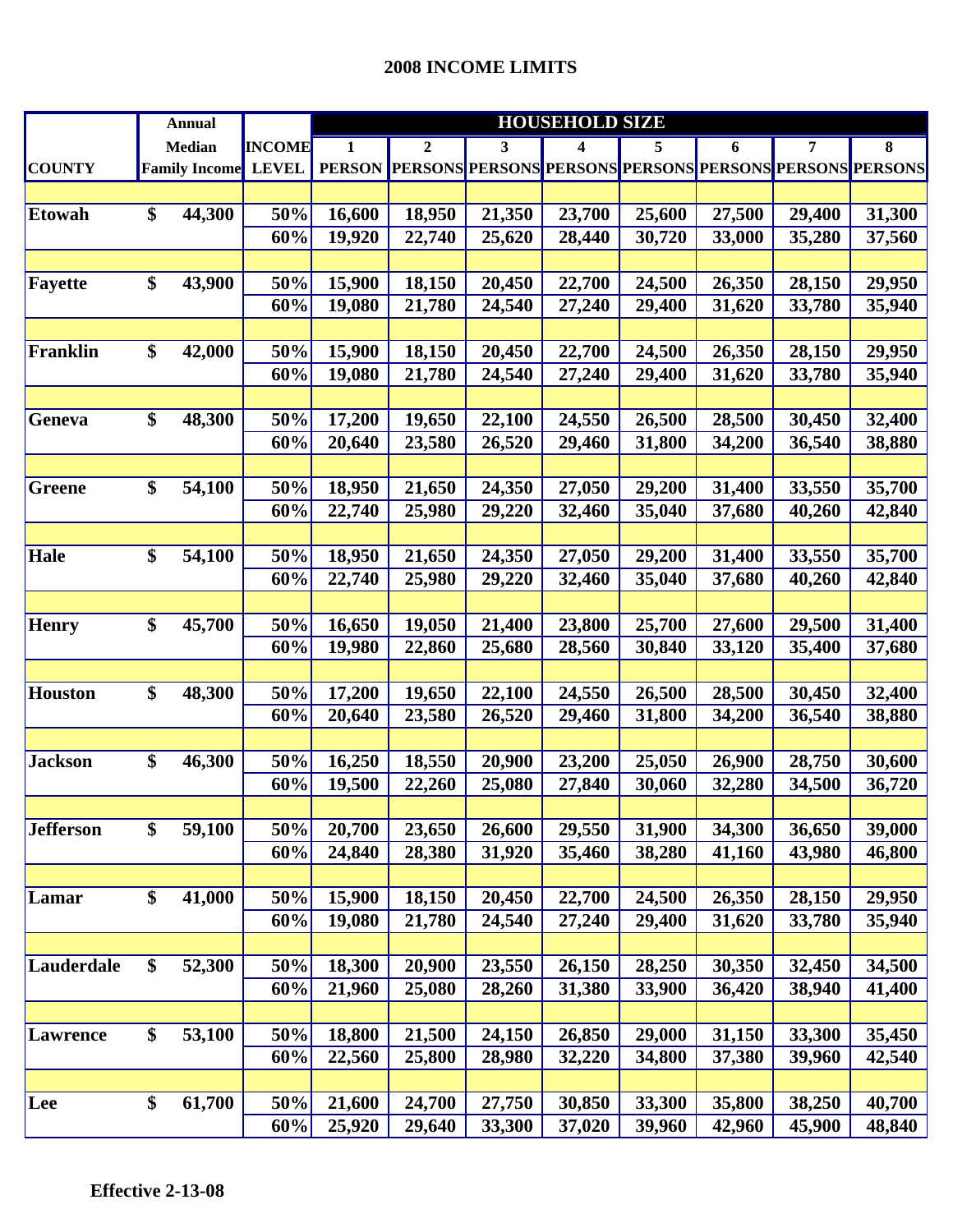|               | <b>Annual</b> |                      |               | <b>HOUSEHOLD SIZE</b> |                                                                |        |        |        |        |        |        |  |
|---------------|---------------|----------------------|---------------|-----------------------|----------------------------------------------------------------|--------|--------|--------|--------|--------|--------|--|
|               |               | <b>Median</b>        | <b>INCOME</b> | 1                     | $\boldsymbol{2}$                                               | 3      | 4      | 5      | 6      | 7      | 8      |  |
| <b>COUNTY</b> |               | <b>Family Income</b> | <b>LEVEL</b>  |                       | PERSON PERSONS PERSONS PERSONS PERSONS PERSONS PERSONS PERSONS |        |        |        |        |        |        |  |
|               |               |                      |               |                       |                                                                |        |        |        |        |        |        |  |
| Limestone     | \$            | 64,500               | 50%           | 22,700                | 25,900                                                         | 29,150 | 32,400 | 35,000 | 37,600 | 40,200 | 42,750 |  |
|               |               |                      | 60%           | 27,240                | 31,080                                                         | 34,980 | 38,880 | 42,000 | 45,120 | 48,240 | 51,300 |  |
|               |               |                      |               |                       |                                                                |        |        |        |        |        |        |  |
| Lowndes       | \$            | 56,400               | 50%           | 19,750                | 22,550                                                         | 25,400 | 28,200 | 30,450 | 32,700 | 34,950 | 37,200 |  |
|               |               |                      | 60%           | 23,700                | 27,060                                                         | 30,480 | 33,840 | 36,540 | 39,240 | 41,940 | 44,640 |  |
|               |               |                      |               |                       |                                                                |        |        |        |        |        |        |  |
| Macon         | \$            | 35,400               | 50%           | 15,900                | 18,150                                                         | 20,450 | 22,700 | 24,500 | 26,350 | 28,150 | 29,950 |  |
|               |               |                      | 60%           | 19,080                | 21,780                                                         | 24,540 | 27,240 | 29,400 | 31,620 | 33,780 | 35,940 |  |
|               |               |                      |               |                       |                                                                |        |        |        |        |        |        |  |
| Madison       | \$            | 64,500               | 50%           | 22,700                | 25,900                                                         | 29,150 | 32,400 | 35,000 | 37,600 | 40,200 | 42,750 |  |
|               |               |                      | 60%           | 27,240                | 31,080                                                         | 34,980 | 38,880 | 42,000 | 45,120 | 48,240 | 51,300 |  |
|               |               |                      |               |                       |                                                                |        |        |        |        |        |        |  |
| Marengo       | \$            | 43,500               | 50%           | 15,900                | 18,150                                                         | 20,450 | 22,700 | 24,500 | 26,350 | 28,150 | 29,950 |  |
|               |               |                      | 60%           | 19,080                | 21,780                                                         | 24,540 | 27,240 | 29,400 | 31,620 | 33,780 | 35,940 |  |
|               |               |                      |               |                       |                                                                |        |        |        |        |        |        |  |
| Marion        | \$            | 42,000               | 50%           | 15,900                | 18,150                                                         | 20,450 | 22,700 | 24,500 | 26,350 | 28,150 | 29,950 |  |
|               |               |                      | 60%           | 19,080                | 21,780                                                         | 24,540 | 27,240 | 29,400 | 31,620 | 33,780 | 35,940 |  |
|               |               |                      |               |                       |                                                                |        |        |        |        |        |        |  |
| Marshall      | \$            | 47,000               | 50%           | 16,650                | 19,000                                                         | 21,400 | 23,750 | 25,650 | 27,550 | 29,450 | 31,350 |  |
|               |               |                      | 60%           | 19,980                | 22,800                                                         | 25,680 | 28,500 | 30,780 | 33,060 | 35,340 | 37,620 |  |
|               |               |                      |               |                       |                                                                |        |        |        |        |        |        |  |
| <b>Mobile</b> | \$            | 47,900               | 50%           | 17,350                | 19,800                                                         | 22,300 | 24,750 | 26,750 | 28,700 | 30,700 | 32,650 |  |
|               |               |                      | 60%           | 20,820                | 23,760                                                         | 26,760 | 29,700 | 32,100 | 34,440 | 36,840 | 39,180 |  |
|               |               |                      |               |                       |                                                                |        |        |        |        |        |        |  |
| Monroe        | \$            | 42,400               | 50%           | 16,250                | 18,550                                                         | 20,900 | 23,200 | 25,050 | 26,900 | 28,750 | 30,600 |  |
|               |               |                      | 60%           | 19,500                | 22,260                                                         | 25,080 | 27,840 | 30,060 | 32,280 | 34,500 | 36,720 |  |
|               |               |                      |               |                       |                                                                |        |        |        |        |        |        |  |
| Montgomery \$ |               | 56,400               | 50%           | 19,750                | 22,550                                                         | 25,400 | 28,200 | 30,450 | 32,700 | 34,950 | 37,200 |  |
|               |               |                      | 60%           | 23,700                | 27,060                                                         | 30,480 | 33,840 | 36,540 | 39,240 | 41,940 | 44,640 |  |
|               |               |                      |               |                       |                                                                |        |        |        |        |        |        |  |
| Morgan        | \$            | 53,100               | 50%           | 18,800                | 21,500                                                         | 24,150 | 26,850 | 29,000 | 31,150 | 33,300 | 35,450 |  |
|               |               |                      | 60%           | 22,560                | 25,800                                                         | 28,980 | 32,220 | 34,800 | 37,380 | 39,960 | 42,540 |  |
|               |               |                      |               |                       |                                                                |        |        |        |        |        |        |  |
| Perry         | \$            | 32,000               | 50%           | 15,900                | 18,150                                                         | 20,450 | 22,700 | 24,500 | 26,350 | 28,150 | 29,950 |  |
|               |               |                      | 60%           | 19,080                | 21,780                                                         | 24,540 | 27,240 | 29,400 | 31,620 | 33,780 | 35,940 |  |
|               |               |                      |               |                       |                                                                |        |        |        |        |        |        |  |
| Pickens       | \$            | 40,600               | 50%           | 15,900                | 18,150                                                         | 20,450 | 22,700 | 24,500 | 26,350 | 28,150 | 29,950 |  |
|               |               |                      | 60%           | 19,080                | 21,780                                                         | 24,540 | 27,240 | 29,400 | 31,620 | 33,780 | 35,940 |  |
|               |               |                      |               |                       |                                                                |        |        |        |        |        |        |  |
| Pike          | \$            | 42,400               | 50%           | 15,900                | 18,150                                                         | 20,450 | 22,700 | 24,500 | 26,350 | 28,150 | 29,950 |  |
|               |               |                      | 60%           | 19,080                | 21,780                                                         | 24,540 | 27,240 | 29,400 | 31,620 | 33,780 | 35,940 |  |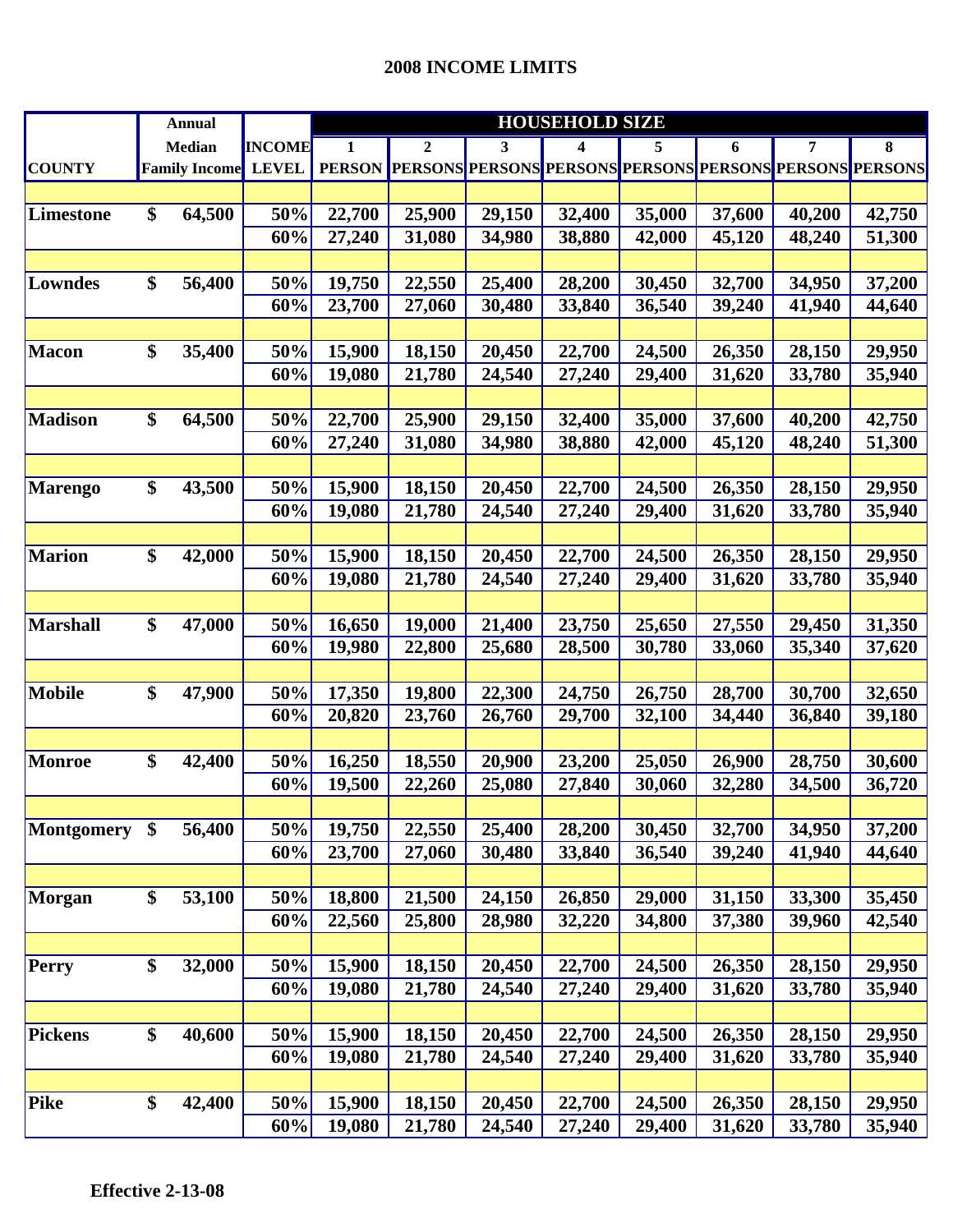|                   | <b>Annual</b>             |               | <b>HOUSEHOLD SIZE</b> |                  |        |                                                                        |        |        |        |        |
|-------------------|---------------------------|---------------|-----------------------|------------------|--------|------------------------------------------------------------------------|--------|--------|--------|--------|
|                   | <b>Median</b>             | <b>INCOME</b> | 1                     | $\boldsymbol{2}$ | 3      | 4                                                                      | 5      | 6      | 7      | 8      |
| <b>COUNTY</b>     | <b>Family Income</b>      | <b>LEVEL</b>  | <b>PERSON</b>         |                  |        | <b> PERSONS  PERSONS  PERSONS  PERSONS  PERSONS  PERSONS  PERSONS </b> |        |        |        |        |
|                   |                           |               |                       |                  |        |                                                                        |        |        |        |        |
| Randolph          | \$<br>42,900              | 50%           | 15,900                | 18,150           | 20,450 | 22,700                                                                 | 24,500 | 26,350 | 28,150 | 29,950 |
|                   |                           | 60%           | 19,080                | 21,780           | 24,540 | 27,240                                                                 | 29,400 | 31,620 | 33,780 | 35,940 |
|                   |                           |               |                       |                  |        |                                                                        |        |        |        |        |
| <b>Russell</b>    | \$<br>49,900              | 50%           | 17,450                | 19,950           | 22,450 | 24,950                                                                 | 26,950 | 28,950 | 30,950 | 32,950 |
|                   |                           | 60%           | 20,940                | 23,940           | 26,940 | 29,940                                                                 | 32,340 | 34,740 | 37,140 | 39,540 |
|                   |                           |               |                       |                  |        |                                                                        |        |        |        |        |
| <b>Shelby</b>     | \$<br>59,100              | 50%           | 20,700                | 23,650           | 26,600 | 29,550                                                                 | 31,900 | 34,300 | 36,650 | 39,000 |
|                   |                           | 60%           | 24,840                | 28,380           | 31,920 | 35,460                                                                 | 38,280 | 41,160 | 43,980 | 46,800 |
|                   |                           |               |                       |                  |        |                                                                        |        |        |        |        |
| <b>St. Clair</b>  | \$<br>59,100              | 50%           | 20,700                | 23,650           | 26,600 | 29,550                                                                 | 31,900 | 34,300 | 36,650 | 39,000 |
|                   |                           | 60%           | 24,840                | 28,380           | 31,920 | 35,460                                                                 | 38,280 | 41,160 | 43,980 | 46,800 |
|                   |                           |               |                       |                  |        |                                                                        |        |        |        |        |
| <b>Sumter</b>     | \$<br>28,900              | 50%           | 15,900                | 18,150           | 20,450 | 22,700                                                                 | 24,500 | 26,350 | 28,150 | 29,950 |
|                   |                           | 60%           | 19,080                | 21,780           | 24,540 | 27,240                                                                 | 29,400 | 31,620 | 33,780 | 35,940 |
|                   |                           |               |                       |                  |        |                                                                        |        |        |        |        |
| <b>Talladega</b>  | \$<br>45,900              | 50%           | 16,650                | 19,050           | 21,400 | 23,800                                                                 | 25,700 | 27,600 | 29,500 | 31,400 |
|                   |                           | 60%           | 19,980                | 22,860           | 25,680 | 28,560                                                                 | 30,840 | 33,120 | 35,400 | 37,680 |
|                   |                           |               |                       |                  |        |                                                                        |        |        |        |        |
| <b>Tallapoosa</b> | \$<br>46,400              | 50%           | 16,500                | 18,850           | 21,200 | 23,550                                                                 | 25,450 | 27,300 | 29,200 | 31,100 |
|                   |                           | 60%           | 19,800                | 22,620           | 25,440 | 28,260                                                                 | 30,540 | 32,760 | 35,040 | 37,320 |
|                   |                           |               |                       |                  |        |                                                                        |        |        |        |        |
| <b>Tuscaloosa</b> | \$<br>54,100              | 50%           | 18,950                | 21,650           | 24,350 | 27,050                                                                 | 29,200 | 31,400 | 33,550 | 35,700 |
|                   |                           | 60%           | 22,740                | 25,980           | 29,220 | 32,460                                                                 | 35,040 | 37,680 | 40,260 | 42,840 |
|                   |                           |               |                       |                  |        |                                                                        |        |        |        |        |
| <b>Walker</b>     | \$<br>44,900              | 50%           | 15,900                | 18,150           | 20,450 | 22,700                                                                 | 24,500 | 26,350 | 28,150 | 29,950 |
|                   |                           | 60%           | 19,080                | 21,780           | 24,540 | 27,240                                                                 | 29,400 | 31,620 | 33,780 | 35,940 |
|                   |                           |               |                       |                  |        |                                                                        |        |        |        |        |
| <b>Washington</b> | \$<br>46,300              | 50%           | 16,200                | 18,500           | 20,850 | 23,150                                                                 | 25,000 | 26,850 | 28,700 | 30,550 |
|                   |                           | 60%           | 19,440                | 22,200           | 25,020 | 27,780                                                                 | 30,000 | 32,220 | 34,440 | 36,660 |
|                   |                           |               |                       |                  |        |                                                                        |        |        |        |        |
| <b>Wilcox</b>     | \$<br>26,700              | 50%           | 15,900                | 18,150           | 20,450 | 22,700                                                                 | 24,500 | 26,350 | 28,150 | 29,950 |
|                   |                           | 60%           | 19,080                | 21,780           | 24,540 | 27,240                                                                 | 29,400 | 31,620 | 33,780 | 35,940 |
|                   |                           |               |                       |                  |        |                                                                        |        |        |        |        |
| <b>Winston</b>    | $\overline{\$}$<br>39,900 | 50%           | 15,900                | 18,150           | 20,450 | 22,700                                                                 | 24,500 | 26,350 | 28,150 | 29,950 |
|                   |                           | 60%           | 19,080                | 21,780           | 24,540 | 27,240                                                                 | 29,400 | 31,620 | 33,780 | 35,940 |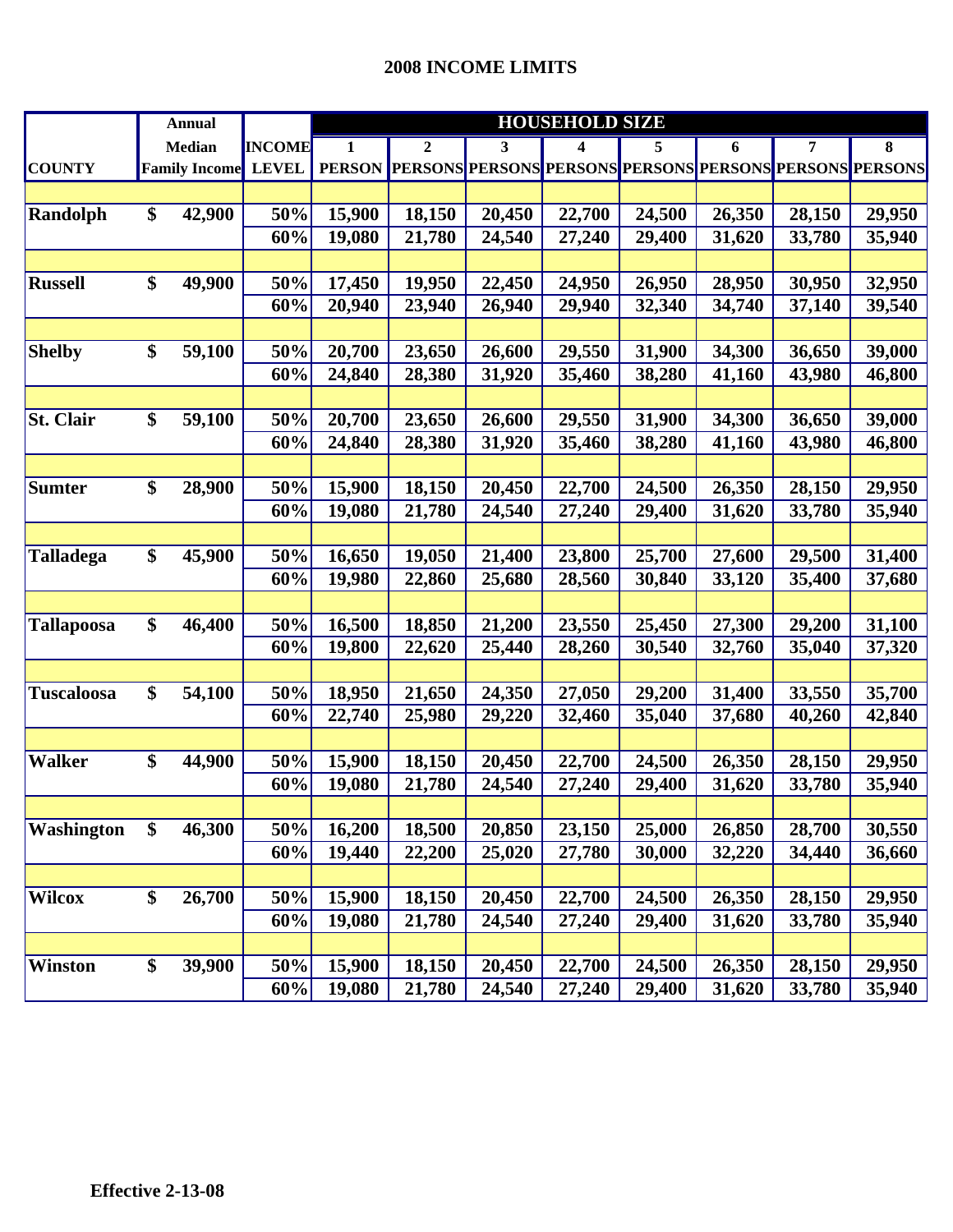|                 |                 | <b>Annual Median</b> | <b>INCOME</b>          | <b>EFFICIENCY</b> | 1 BEDROOM        | 2 BEDROOM        | 3 BEDROOM        | <b>4 BEDROOM</b>        |
|-----------------|-----------------|----------------------|------------------------|-------------------|------------------|------------------|------------------|-------------------------|
| County          |                 | <b>Family Income</b> | <b>LEVEL</b>           |                   |                  |                  |                  |                         |
|                 |                 |                      |                        |                   |                  |                  |                  |                         |
| Autauga         | \$              | 56,400               | 50%                    | 493               | 528              | 635              | 733              | 817                     |
|                 |                 |                      | 60%                    | 592               | 634              | 762              | 879              | 981                     |
|                 |                 |                      | <b>Fair MKT</b>        | 496               | 586              | 660              | 875              | 1156                    |
| <b>Baldwin</b>  | \$              | 54,900               | 50%                    | 508               | 545              | 653              | 755              | 842                     |
|                 |                 |                      | 60%                    | 610               | 654              | 784              | 906              | 1011                    |
|                 |                 |                      | <b>Fair MKT</b>        | 480               | 577              | 686              | 910              | 1041                    |
|                 |                 |                      |                        |                   |                  |                  |                  |                         |
| <b>Barbour</b>  | \$              | 38,800               | 50%                    | 397               | 425              | 511              | 590              | 658                     |
|                 |                 |                      | 60%                    | 477               | 510              | $\overline{613}$ | 708              | 790                     |
|                 |                 |                      | <b>Fair MKT</b>        | 403               | 404              | 485              | 600              | 618                     |
|                 |                 |                      |                        |                   |                  |                  |                  |                         |
| <b>Bibb</b>     | \$              | 59,100               | 50%                    | 517               | 554              | 665              | 768              | 857                     |
|                 |                 |                      | 60%                    | 621               | 665              | 798              | 921              | 1029                    |
|                 |                 |                      | <b>Fair MKT</b>        | 557               | 619              | 690              | 876              | 901                     |
|                 |                 |                      |                        |                   |                  |                  |                  |                         |
| <b>Blount</b>   | \$              | 59,100               | 50%                    | $\overline{517}$  | 554              | 665              | 768              | 857                     |
|                 |                 |                      | 60%<br><b>Fair MKT</b> | 621<br>557        | 665              | 798              | 921              | 1029                    |
|                 |                 |                      |                        |                   | 619              | 690              | 876              | 901                     |
| <b>Bullock</b>  | \$              | 29,800               | 50%                    | 397               | 425              | 511              | 590              | 658                     |
|                 |                 |                      | 60%                    | 477               | 510              | 613              | 708              | 790                     |
|                 |                 |                      | <b>Fair MKT</b>        | 356               | 403              | 494              | $\overline{592}$ | $\overline{637}$        |
|                 |                 |                      |                        |                   |                  |                  |                  |                         |
| <b>Butler</b>   | \$              | 38,400               | 50%                    | 397               | 425              | 511              | 590              | 658                     |
|                 |                 |                      | 60%                    | 477               | 510              | 613              | 708              | 790                     |
|                 |                 |                      | <b>Fair MKT</b>        | 356               | 403              | 494              | $\overline{592}$ | 637                     |
|                 |                 |                      |                        |                   |                  |                  |                  |                         |
| Calhoun         | \$              | 48,800               | 50%                    | 433               | 464              | 557              | 643              | 717                     |
|                 |                 |                      | 60%                    | 520               | 557              | 669              | 772              | 861                     |
|                 |                 |                      | <b>Fair MKT</b>        | 383               | 423              | 526              | $\overline{695}$ | 817                     |
|                 |                 |                      |                        |                   |                  |                  |                  |                         |
| <b>Chambers</b> | \$              | 44,800               | 50%                    | 397               | 425              | 511              | 590              | 658                     |
|                 |                 |                      | 60%<br><b>Fair MKT</b> | 477<br>399        | 510<br>433       | 613<br>481       | 708<br>653       | 790<br>$\overline{673}$ |
|                 |                 |                      |                        |                   |                  |                  |                  |                         |
| <b>Cherokee</b> | \$              | 45,600               | $\overline{50}$ %      | 398               | 427              | 512              | 592              | 661                     |
|                 |                 |                      | 60%                    | 478               | $\overline{513}$ | 615              | $\overline{711}$ | 793                     |
|                 |                 |                      | <b>Fair MKT</b>        | 418               | 419              | 504              | $\overline{600}$ | 619                     |
|                 |                 |                      |                        |                   |                  |                  |                  |                         |
| <b>Chilton</b>  | $\overline{\$}$ | 49,200               | 50%                    | 430               | 461              | $\overline{553}$ | 639              | 713                     |
|                 |                 |                      | 60%                    | $\overline{516}$  | 553              | 664              | 767              | 856                     |
|                 |                 |                      | <b>Fair MKT</b>        | 353               | 488              | $\overline{543}$ | $\overline{682}$ | 781                     |
|                 |                 |                      |                        |                   |                  |                  |                  |                         |
| Choctaw         | \$              | 39,300               | 50%                    | 397               | 425              | $\overline{511}$ | 590              | 658                     |
|                 |                 |                      | 60%                    | 477               | 510              | 613              | 708              | 790                     |
|                 |                 |                      | <b>Fair MKT</b>        | 399               | 421              | 481              | 610              | 815                     |
|                 |                 |                      |                        |                   |                  |                  |                  |                         |
| <b>Clarke</b>   | $\overline{\$}$ | 42,700               | 50%                    | 397               | 425              | $\overline{511}$ | 590              | 658                     |
|                 |                 |                      | 60%                    | 477<br>312        | 510<br>432       | 613<br>481       | 708<br>576       | 790<br>846              |
|                 |                 |                      | <b>Fair MKT</b>        |                   |                  |                  |                  |                         |

Effective 2-13-08 Fair Market Rents Effective 10-1-07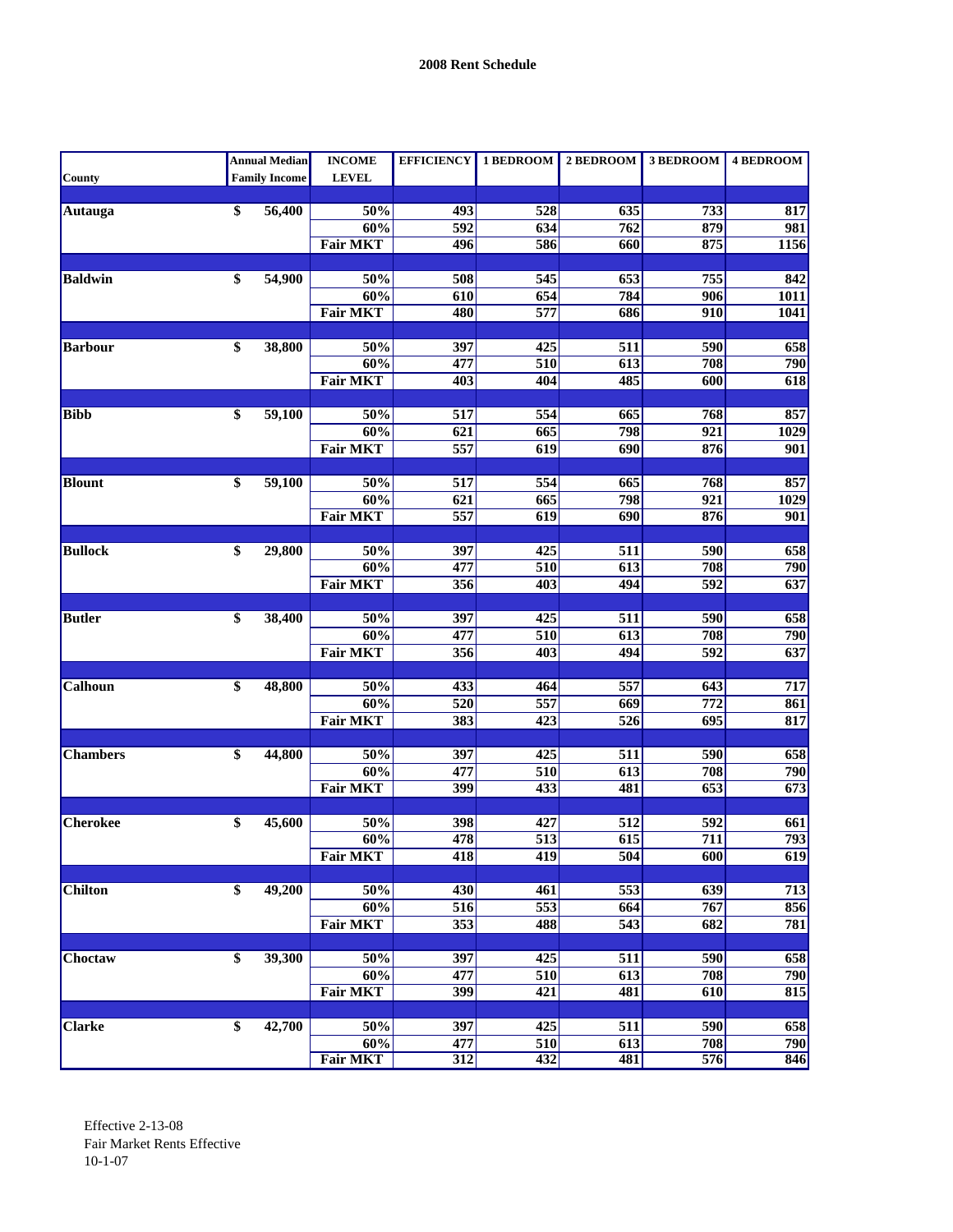|                 |                 | <b>Annual Median</b> | <b>INCOME</b>   | <b>EFFICIENCY</b> | 1 BEDROOM        | 2 BEDROOM        | 3 BEDROOM        | <b>4 BEDROOM</b> |
|-----------------|-----------------|----------------------|-----------------|-------------------|------------------|------------------|------------------|------------------|
| County          |                 | <b>Family Income</b> | <b>LEVEL</b>    |                   |                  |                  |                  |                  |
|                 |                 |                      |                 |                   |                  |                  |                  |                  |
| <b>Clay</b>     | \$              | 42,500               | 50%             | 397               | 425              | 511              | 590              | 658              |
|                 |                 |                      | 60%             | 477               | 510              | 613              | 708              | 790              |
|                 |                 |                      | <b>Fair MKT</b> | 400               | 402              | 481              | 595              | 740              |
|                 |                 |                      |                 |                   |                  |                  |                  |                  |
| <b>Cleburne</b> | \$              | 44,200               | 50%             | 420               | 450              | 540              | $\overline{623}$ | 696              |
|                 |                 |                      | 60%             | 504               | 540              | 648              | 748              | 835              |
|                 |                 |                      | <b>Fair MKT</b> | 405               | 406              | 487              | 597              | 743              |
|                 |                 |                      |                 |                   |                  |                  |                  |                  |
| <b>Coffee</b>   | \$              | 49,100               | 50%             | 430               | 460              | 552              | 638              | 712              |
|                 |                 |                      | 60%             | $\overline{516}$  | 552              | $\overline{663}$ | 765              | 855              |
|                 |                 |                      | <b>Fair MKT</b> | 383               | 438              | 496              | 679              | 870              |
|                 |                 |                      |                 |                   |                  |                  |                  |                  |
| <b>Colbert</b>  | \$              | 52,300               | 50%             | 457               | 490              | 588              | 680              | 758              |
|                 |                 |                      | 60%             | $\overline{549}$  | 588              | 706              | 816              | 910              |
|                 |                 |                      | <b>Fair MKT</b> | 440               | 442              | 537              | 685              | 849              |
|                 |                 |                      |                 |                   |                  |                  |                  |                  |
| Conecuh         | \$              | 38,500               | 50%             | 397               | 425              | $\overline{511}$ | 590              | 658              |
|                 |                 |                      | 60%             | 477               | 510              | 613              | 708              | 790              |
|                 |                 |                      | <b>Fair MKT</b> | 399               | 421              | 481              | 610              | 815              |
|                 |                 |                      |                 |                   |                  |                  |                  |                  |
| Coosa           | \$              | 44,700               | 50%             | 397               | $\overline{425}$ | $\overline{511}$ | 590              | 658              |
|                 |                 |                      | 60%             | 477               | 510              | 613              | 708              | 790              |
|                 |                 |                      | <b>Fair MKT</b> | 391               | 432              | 481              | $\overline{652}$ | 732              |
|                 |                 |                      |                 |                   |                  |                  |                  |                  |
| Covington       | \$              | 40,800               | 50%             | 397               | 425              | 511              | 590              | 658              |
|                 |                 |                      | 60%             | 477               | 510              | 613              | 708              | 790              |
|                 |                 |                      | <b>Fair MKT</b> | 400               | 401              | 481              | 656              | 676              |
|                 |                 |                      |                 |                   |                  |                  |                  |                  |
| Crenshaw        | \$              | 39,000               | 50%<br>60%      | 397<br>477        | 425              | 511              | 590              | 658              |
|                 |                 |                      |                 |                   | 510              | 613<br>494       | 708<br>592       | 790<br>637       |
|                 |                 |                      | <b>Fair MKT</b> | 356               | 403              |                  |                  |                  |
| <b>Cullman</b>  | $\overline{\$}$ | 47,800               | 50%             | $\overline{423}$  | 453              | 545              | 629              | 701              |
|                 |                 |                      |                 |                   |                  |                  |                  |                  |
|                 |                 |                      | 60%             | 508               | 544              | 654              | 755              | 841              |
|                 |                 |                      | <b>Fair MKT</b> | 417               | 430              | $\overline{503}$ | 677              | $\overline{696}$ |
| <b>Dale</b>     | \$              | 47,300               | 50%             | 420               | 450              | 540              | 623              | 695              |
|                 |                 |                      | 60%             | 504               | 540              | 648              | 748              | 834              |
|                 |                 |                      | <b>Fair MKT</b> | 372               | 429              | 481              | 695              | 842              |
|                 |                 |                      |                 |                   |                  |                  |                  |                  |
| <b>Dallas</b>   | \$              | 37,400               | 50%             | 397               | 425              | 511              | 590              | 658              |
|                 |                 |                      | 60%             | 477               | 510              | 613              | 708              | 790              |
|                 |                 |                      | <b>Fair MKT</b> | $\overline{319}$  | 442              | 491              | $\overline{619}$ | 664              |
|                 |                 |                      |                 |                   |                  |                  |                  |                  |
| <b>DeKalb</b>   | $\overline{\$}$ | 40,300               | 50%             | 397               | 425              | 511              | 590              | 658              |
|                 |                 |                      | 60%             | 477               | 510              | 613              | 708              | 790              |
|                 |                 |                      | <b>Fair MKT</b> | $\overline{359}$  | 381              | 481              | 640              | 658              |
|                 |                 |                      |                 |                   |                  |                  |                  |                  |
| Elmore          | $\overline{\$}$ | 56,400               | 50%             | 493               | 528              | 635              | $\overline{733}$ | 817              |
|                 |                 |                      | 60%             | 592               | 634              | 762              | 879              | 981              |
|                 |                 |                      | <b>Fair MKT</b> | 496               | 586              | 660              | 875              | 1156             |
|                 |                 |                      |                 |                   |                  |                  |                  |                  |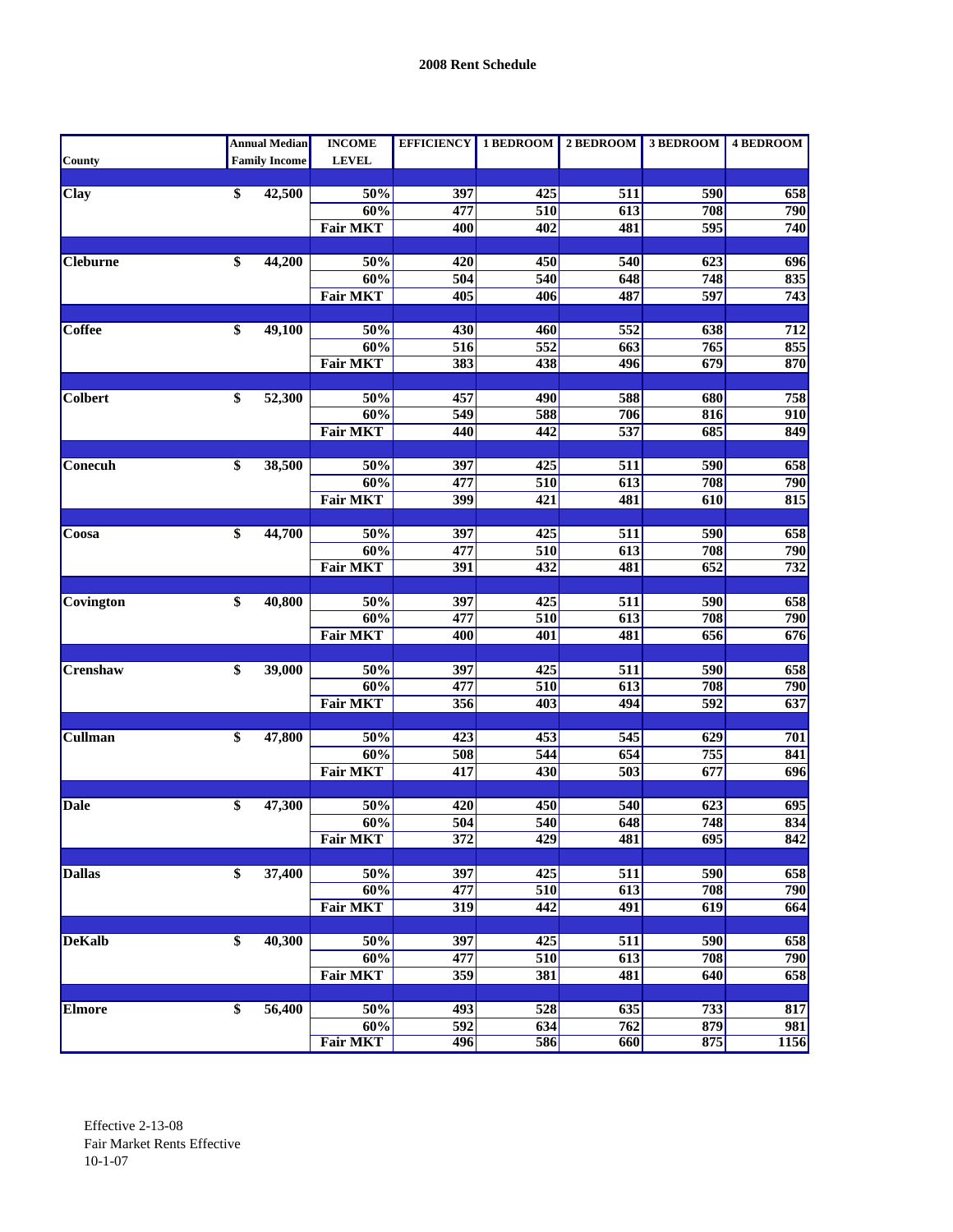|                  | <b>Annual Median</b> | <b>INCOME</b>          |                  |                         | EFFICIENCY   1 BEDROOM   2 BEDROOM   3 BEDROOM |                  | <b>4 BEDROOM</b> |
|------------------|----------------------|------------------------|------------------|-------------------------|------------------------------------------------|------------------|------------------|
| County           | <b>Family Income</b> | <b>LEVEL</b>           |                  |                         |                                                |                  |                  |
|                  |                      |                        |                  |                         |                                                |                  |                  |
| <b>Escambia</b>  | \$<br>44,500         | 50%                    | 397              | 425                     | 511                                            | 590              | 658              |
|                  |                      | 60%                    | 477              | 510                     | 613                                            | 708              | 790              |
|                  |                      | <b>Fair MKT</b>        | 399              | 405                     | 481                                            | $\overline{600}$ | 737              |
| Etowah           | \$<br>44,300         | 50%                    | 415              | 444                     | 533                                            | 616              | 687              |
|                  |                      | 60%                    | 498              | $\overline{533}$        | 640                                            | 739              | 825              |
|                  |                      | <b>Fair MKT</b>        | 348              | 439                     | 534                                            | 684              | 706              |
|                  |                      |                        |                  |                         |                                                |                  |                  |
| Fayette          | \$<br>43,900         | 50%                    | 397              | 425                     | 511                                            | 590              | 658              |
|                  |                      | 60%                    | 477              | 510                     | 613                                            | 708              | 790              |
|                  |                      | <b>Fair MKT</b>        | 316              | 366                     | 481                                            | 701              | 847              |
|                  |                      |                        |                  |                         |                                                |                  |                  |
| Franklin         | \$<br>42,000         | 50%                    | 397              | 425                     | 511                                            | 590              | 658              |
|                  |                      | 60%                    | 477              | 510                     | 613                                            | 708              | 790              |
|                  |                      | <b>Fair MKT</b>        | $\overline{314}$ | 405                     | 481                                            | 648              | 845              |
|                  |                      |                        |                  |                         |                                                |                  |                  |
| Geneva           | \$<br>48,300         | 50%                    | 430              | 460                     | $\overline{552}$                               | 638              | 712<br>855       |
|                  |                      | 60%<br><b>Fair MKT</b> | 516<br>373       | $\overline{552}$<br>439 | 663<br>497                                     | 765<br>635       | 726              |
|                  |                      |                        |                  |                         |                                                |                  |                  |
| Greene           | \$<br>54,100         | 50%                    | 473              | 507                     | 608                                            | 703              | 785              |
|                  |                      | 60%                    | 568              | $\overline{609}$        | 730                                            | 843              | 942              |
|                  |                      | <b>Fair MKT</b>        | 434              | 501                     | 649                                            | 834              | 860              |
|                  |                      |                        |                  |                         |                                                |                  |                  |
| Hale             | \$<br>54,100         | 50%                    | 473              | 507                     | 608                                            | 703              | 785              |
|                  |                      | 60%                    | 568              | 609                     | 730                                            | 843              | $\overline{942}$ |
|                  |                      | <b>Fair MKT</b>        | 434              | 501                     | 649                                            | 834              | 860              |
|                  |                      |                        |                  |                         |                                                |                  |                  |
| Henry            | \$<br>45,700         | 50%                    | 416              | 446                     | 535                                            | 618              | 690              |
|                  |                      | 60%                    | 499              | 535                     | 642                                            | 742              | 828              |
|                  |                      | <b>Fair MKT</b>        | $\overline{314}$ | $\overline{433}$        | 481                                            | $\overline{575}$ | 593              |
| <b>Houston</b>   | \$<br>48,300         | 50%                    | 430              | 460                     | 552                                            | 638              | 712              |
|                  |                      | 60%                    | $\overline{516}$ | $\overline{552}$        | 663                                            | 765              | 855              |
|                  |                      | <b>Fair MKT</b>        | 373              | 439                     | 497                                            | 635              | 726              |
|                  |                      |                        |                  |                         |                                                |                  |                  |
| <b>Jackson</b>   | \$<br>46,300         | 50%                    | 406              | 435                     | 522                                            | 603              | 672              |
|                  |                      | 60%                    | 487              | 522                     | 627                                            | $\overline{723}$ | 807              |
|                  |                      | <b>Fair MKT</b>        | 400              | 433                     | 481                                            | 613              | 845              |
|                  |                      |                        |                  |                         |                                                |                  |                  |
| <b>Jefferson</b> | \$<br>59,100         | 50%                    | 517              | 554                     | 665                                            | 768              | 857              |
|                  |                      | 60%                    | 621              | 665                     | 798                                            | 921              | 1029             |
|                  |                      | <b>Fair MKT</b>        | 557              | 619                     | $\overline{690}$                               | 876              | 901              |
|                  |                      |                        |                  |                         |                                                |                  |                  |
| Lamar            | \$<br>41,000         | 50%                    | 397              | 425                     | 511                                            | 590              | 658              |
|                  |                      | 60%                    | 477              | 510                     | 613                                            | 708              | 790              |
|                  |                      | <b>Fair MKT</b>        | $\overline{322}$ | 400                     | 481                                            | 642              | $\overline{843}$ |
|                  |                      |                        |                  |                         |                                                |                  |                  |
| Lauderdale       | \$<br>52,300         | 50%                    | 457              | 490                     | 588                                            | 680              | 758              |
|                  |                      | 60%<br><b>Fair MKT</b> | 549              | 588                     | 706<br>537                                     | 816<br>685       | 910<br>849       |
|                  |                      |                        | 440              | 442                     |                                                |                  |                  |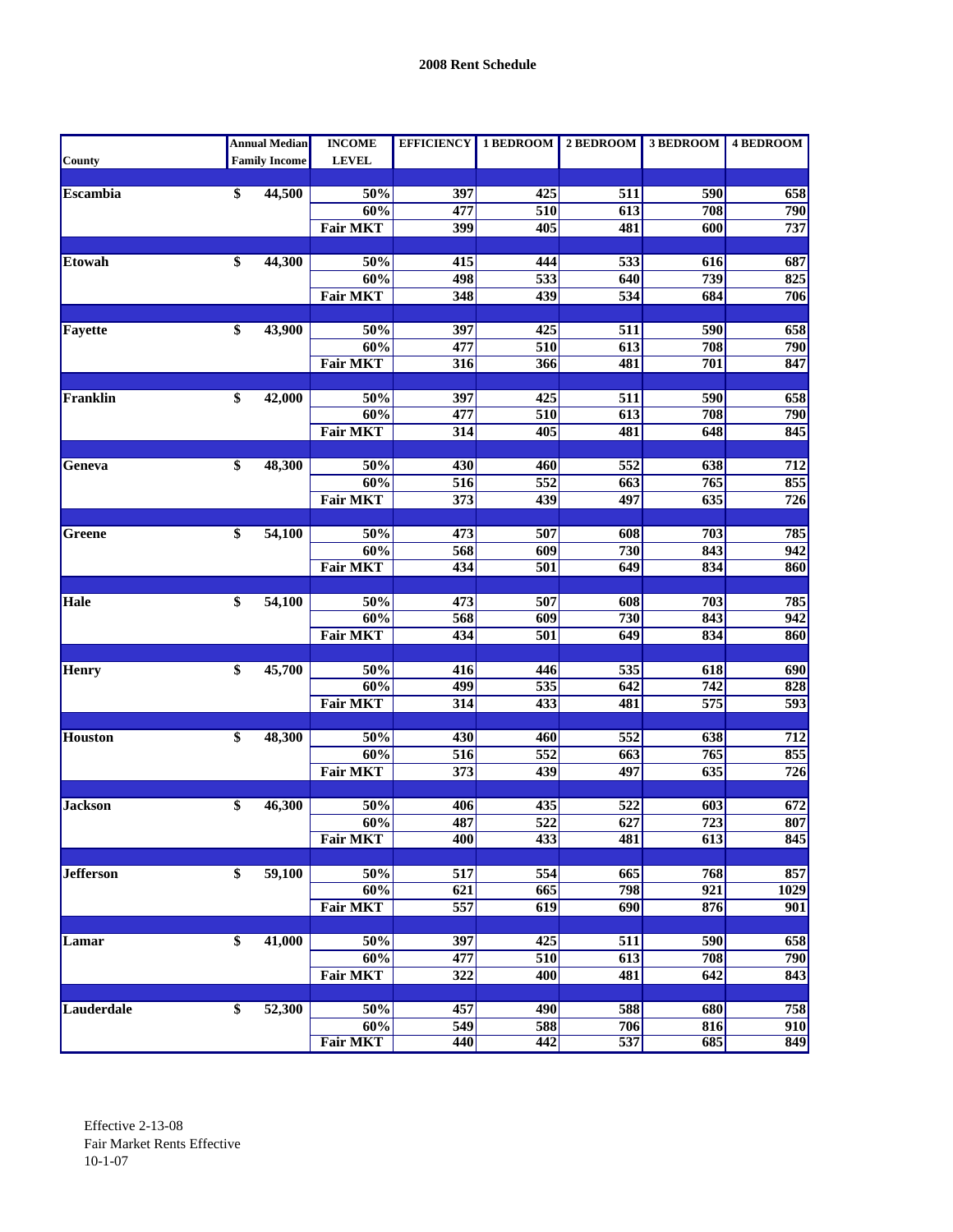|                |                 | <b>Annual Median</b> | <b>INCOME</b>   |                  | EFFICIENCY 1 BEDROOM | $2$ BEDROOM      | 3 BEDROOM        | <b>4 BEDROOM</b> |
|----------------|-----------------|----------------------|-----------------|------------------|----------------------|------------------|------------------|------------------|
| County         |                 | <b>Family Income</b> | <b>LEVEL</b>    |                  |                      |                  |                  |                  |
|                |                 |                      |                 |                  |                      |                  |                  |                  |
| Lawrence       | \$              | 53,100               | 50%             | 470              | 503                  | 603              | 698              | 778              |
|                |                 |                      | 60%             | 564              | 604                  | 724              | 837              | 934              |
|                |                 |                      | <b>Fair MKT</b> | $\overline{419}$ | 470                  | 541              | 708              | 734              |
|                |                 |                      |                 |                  |                      |                  |                  |                  |
| Lee            | \$              | 61,700               | 50%             | 540              | $\overline{578}$     | $\overline{693}$ | 801              | 895              |
|                |                 |                      | 60%             | 648              | 694                  | 832              | 962              | 1074             |
|                |                 |                      | <b>Fair MKT</b> | 378              | 450                  | 580              | 763              | 784              |
|                |                 |                      |                 |                  |                      |                  |                  |                  |
| Limestone      | $\overline{\$}$ | 64,500               | 50%             | 567              | 607                  | 728              | 842              | 940              |
|                |                 |                      | 60%             | 681              | 729                  | 874              | <b>1011</b>      | <b>1128</b>      |
|                |                 |                      | <b>Fair MKT</b> | 464              | 506                  | 597              | 817              | 897              |
|                |                 |                      |                 |                  |                      |                  |                  |                  |
| Lowndes        | \$              | 56,400               | 50%             | 493              | 528                  | 635              | 733              | 817              |
|                |                 |                      | 60%             | $\overline{592}$ | 634                  | 762              | 879              | 981              |
|                |                 |                      | <b>Fair MKT</b> | 496              | 586                  | 660              | 875              | 1156             |
|                |                 |                      |                 |                  |                      |                  |                  |                  |
| <b>Macon</b>   | \$              | 35,400               | 50%             | 397              | 425                  | 511              | 590              | 658              |
|                |                 |                      | $60\%$          | 477              | 510                  | 613              | 708              | 790              |
|                |                 |                      | <b>Fair MKT</b> | 358              | 385                  | 496              | 662              | 683              |
|                |                 |                      |                 |                  |                      |                  |                  |                  |
| <b>Madison</b> | \$              | 64,500               | 50%             | 567              | 607                  | 728              | 842              | 940              |
|                |                 |                      | 60%             | 681              | $\overline{729}$     | 874              | 1011             | <b>1128</b>      |
|                |                 |                      | <b>Fair MKT</b> | 464              | 506                  | 597              | 817              | 897              |
|                |                 |                      |                 |                  |                      |                  |                  |                  |
| <b>Marengo</b> | \$              | 43,500               | 50%             | 397              | 425                  | 511              | 590              | 658              |
|                |                 |                      | 60%             | 477              | 510                  | 613              | 708              | 790              |
|                |                 |                      | <b>Fair MKT</b> | 399              | 424                  | 481              | $\overline{623}$ | 640              |
|                |                 |                      |                 |                  |                      |                  |                  |                  |
| Marion         | \$              | 42,000               | 50%             | 397              | 425                  | 511              | 590              | 658              |
|                |                 |                      | 60%             | 477              | 510                  | 613              | 708              | 790              |
|                |                 |                      | <b>Fair MKT</b> | 312              | $\overline{365}$     | 481              | 611              | 845              |
|                |                 |                      |                 |                  |                      |                  |                  |                  |
| Marshall       | \$              | 47,000               | 50%             | 416              | 445                  | 535              | 617              | 688              |
|                |                 |                      | 60%             | 499              | 534                  | 642              | 741              | 826              |
|                |                 |                      | <b>Fair MKT</b> | $\overline{425}$ | 456                  | $\overline{514}$ | 694              | 764              |
|                |                 |                      |                 |                  |                      |                  |                  |                  |
| Mobile         | \$              | 47,900               | 50%             | 433              | 464                  | 557              | 643              | 717              |
|                |                 |                      | 60%             | 520              | 557                  | $\overline{669}$ | $\overline{772}$ | $\overline{861}$ |
|                |                 |                      | <b>Fair MKT</b> | 520              | 556                  | 628              | 823              | 971              |
|                |                 |                      |                 |                  |                      |                  |                  |                  |
| <b>Monroe</b>  | $\overline{\$}$ | 42,400               | 50%             | 406              | 435                  | 522              | 603              | 672              |
|                |                 |                      | 60%             | 487              | 522                  | 627              | $\overline{723}$ | 807              |
|                |                 |                      | <b>Fair MKT</b> | 399              | $\overline{433}$     | 481              | 666              | 735              |
|                |                 |                      |                 |                  |                      |                  |                  |                  |
| Montgomery     | $\overline{\$}$ | 56,400               | 50%             | 493              | 528                  | 635              | 733              | 817              |
|                |                 |                      | 60%             | $\overline{592}$ | 634                  | 762              | 879              | 981              |
|                |                 |                      | <b>Fair MKT</b> | 496              | 586                  | 660              | 875              | 1156             |
|                |                 |                      |                 |                  |                      |                  |                  |                  |
| Morgan         | \$              | 53,100               | 50%             | 470              | $\overline{503}$     | 603              | 698              | 778              |
|                |                 |                      | 60%             | 564              | 604                  | 724              | 837              | 934              |
|                |                 |                      | <b>Fair MKT</b> | 419              | 470                  | 541              | 708              | 734              |
|                |                 |                      |                 |                  |                      |                  |                  |                  |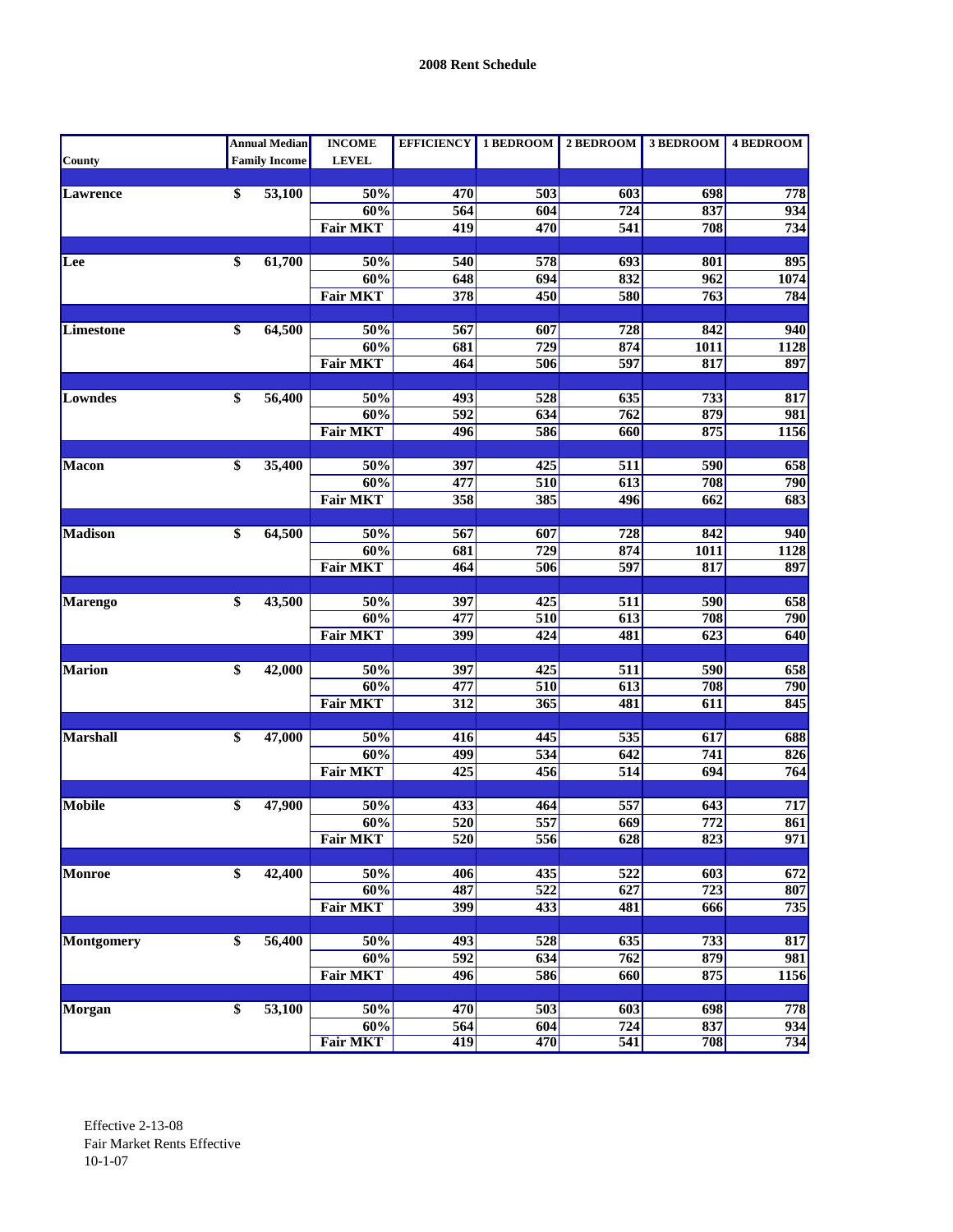|                   | <b>Annual Median</b> | <b>INCOME</b>   | <b>EFFICIENCY</b> | 1 BEDROOM        | 2 BEDROOM        | 3 BEDROOM        | <b>4 BEDROOM</b> |
|-------------------|----------------------|-----------------|-------------------|------------------|------------------|------------------|------------------|
| County            | <b>Family Income</b> | <b>LEVEL</b>    |                   |                  |                  |                  |                  |
|                   |                      |                 |                   |                  |                  |                  |                  |
| Perry             | \$<br>32,000         | 50%             | 397               | 425              | 511              | 590              | 658              |
|                   |                      | 60%             | 477               | 510              | 613              | 708              | 790              |
|                   |                      | <b>Fair MKT</b> | 399               | 424              | 481              | $\overline{623}$ | 640              |
| Pickens           | \$<br>40,600         | 50%             | 397               | 425              | 511              | 590              | 658              |
|                   |                      | 60%             | 477               | 510              | 613              | 708              | 790              |
|                   |                      | <b>Fair MKT</b> | 322               | 400              | 481              | 642              | 843              |
|                   |                      |                 |                   |                  |                  |                  |                  |
| Pike              | \$<br>42,400         | 50%             | 397               | 425              | 511              | 590              | 658              |
|                   |                      | 60%             | 477               | 510              | 613              | 708              | 790              |
|                   |                      | <b>Fair MKT</b> | 383               | $\overline{413}$ | 481              | 618              | 637              |
|                   |                      |                 |                   |                  |                  |                  |                  |
| Randolph          | \$<br>42,900         | 50%             | 397               | 425              | 511              | 590              | 658              |
|                   |                      | 60%             | 477               | 510              | 613              | 708              | 790              |
|                   |                      | <b>Fair MKT</b> | 400               | $\overline{402}$ | 481              | 595              | 740              |
|                   |                      |                 |                   |                  |                  |                  |                  |
| <b>Russell</b>    | \$<br>49,900         | 50%             | 436               | 467              | 561              | 648              | $\overline{723}$ |
|                   |                      | 60%             | $\overline{523}$  | 561              | 673              | 778              | 868              |
|                   |                      | <b>Fair MKT</b> | 513               | 541              | 619              | 823              | 974              |
| <b>Shelby</b>     | \$<br>59,100         | 50%             | $\overline{517}$  | $\overline{554}$ | 665              | 768              | 857              |
|                   |                      | 60%             | $\overline{621}$  | 665              | 798              | $\overline{921}$ | <b>1029</b>      |
|                   |                      | <b>Fair MKT</b> | 557               | 619              | 690              | 876              | 901              |
|                   |                      |                 |                   |                  |                  |                  |                  |
| <b>St. Clair</b>  | \$<br>59,100         | 50%             | 517               | 554              | 665              | 768              | 857              |
|                   |                      | 60%             | 621               | 665              | 798              | $\overline{921}$ | 1029             |
|                   |                      | <b>Fair MKT</b> | 557               | 619              | 690              | 876              | 901              |
|                   |                      |                 |                   |                  |                  |                  |                  |
| Sumter            | \$<br>28,900         | 50%             | 397               | 425              | 511              | 590              | 658              |
|                   |                      | 60%             | 477               | 510              | 613              | 708              | 790              |
|                   |                      | <b>Fair MKT</b> | $\overline{322}$  | 411              | 481              | 642              | 843              |
|                   |                      |                 |                   |                  |                  |                  |                  |
| <b>Talladega</b>  | \$<br>45,900         | 50%             | 416               | 446              | 535              | 618              | 690              |
|                   |                      | 60%             | 499               | $\overline{535}$ | 642              | $\overline{742}$ | 828              |
|                   |                      | <b>Fair MKT</b> | 407               | 408              | 489              | 660              | 862              |
| Tallapoosa        | \$<br>46,400         | 50%             | 412               | 441              | 530              | 612              | 682              |
|                   |                      | 60%             | 495               | 530              | $\overline{636}$ | $\overline{735}$ | 819              |
|                   |                      | <b>Fair MKT</b> | 385               | 394              | 483              | 681              | 791              |
|                   |                      |                 |                   |                  |                  |                  |                  |
| <b>Tuscaloosa</b> | \$<br>54,100         | 50%             | 473               | 507              | 608              | 703              | 785              |
|                   |                      | 60%             | 568               | 609              | 730              | 843              | 942              |
|                   |                      | <b>Fair MKT</b> | 434               | $\overline{501}$ | 649              | 834              | 860              |
|                   |                      |                 |                   |                  |                  |                  |                  |
| <b>Walker</b>     | \$<br>44,900         | 50%             | 397               | 425              | $\overline{511}$ | 590              | 658              |
|                   |                      | 60%             | 477               | 510              | 613              | 708              | 790              |
|                   |                      | <b>Fair MKT</b> | 440               | 441              | 529              | $\overline{661}$ | $\overline{722}$ |
|                   |                      |                 |                   |                  |                  |                  |                  |
| <b>Washington</b> | \$<br>46,300         | 50%             | 405               | $\overline{433}$ | $\overline{521}$ | 601              | 671              |
|                   |                      | 60%             | 486               | 520              | 625              | $\overline{722}$ | 805              |
|                   |                      | <b>Fair MKT</b> | 399               | 421              | 481              | 610              | 815              |